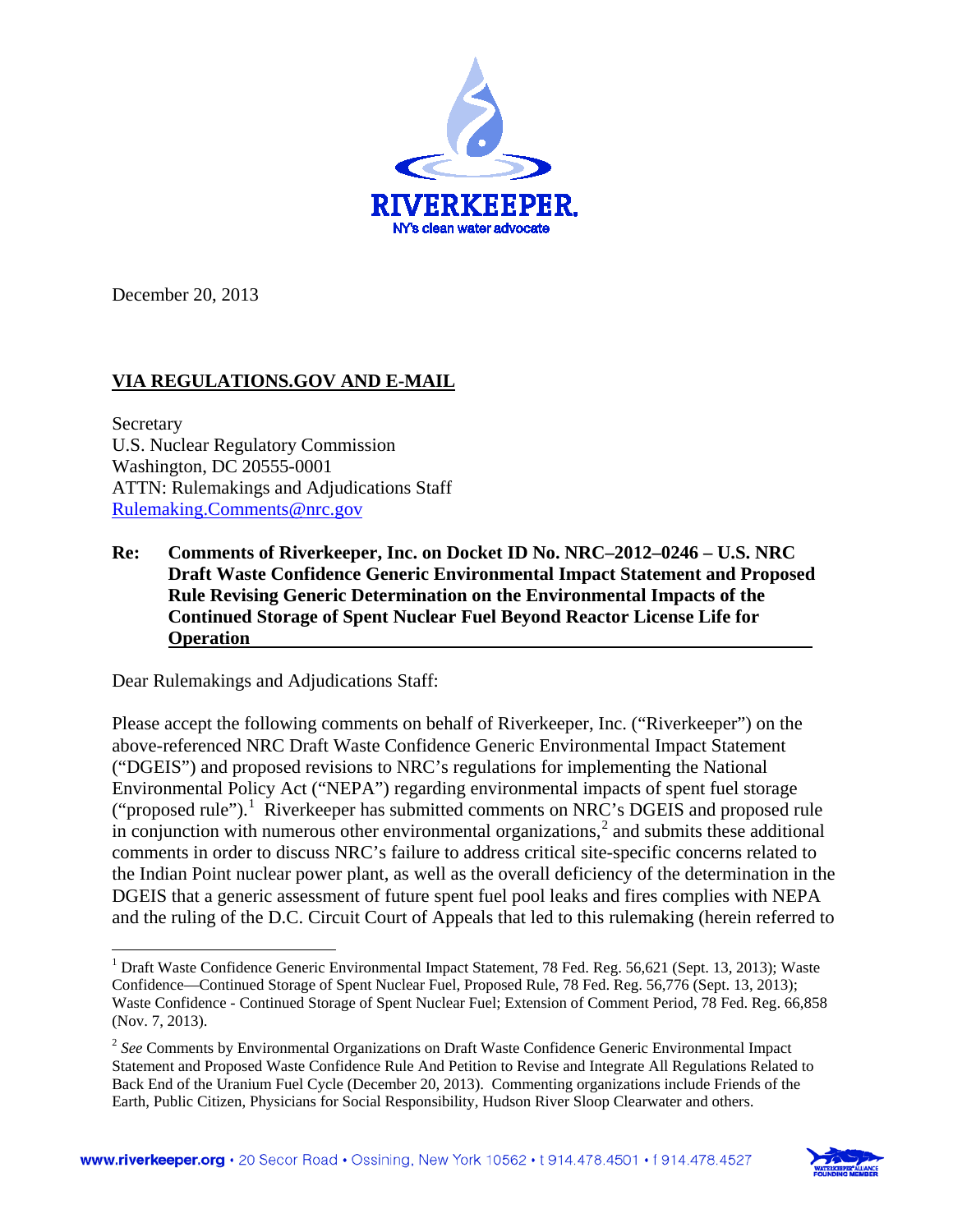as "Court Ruling").<sup>[3](#page-1-0)</sup> Please note that all documents referenced, cited to, linked, or otherwise referred to as support for these comments are hereby incorporated by reference in their entirety into the record of this NEPA review.<sup>[4](#page-1-1)</sup>

# **I. RIVERKEEPER'S INTEREST**

Riverkeeper is a non-profit, membership-supported, environmental advocacy organization dedicated to the protection of the environmental, recreational, and commercial integrity of the Hudson River and its tributaries, as well as the drinking water of nine million New York City and Hudson Valley residents. Since its inception in 1966, Riverkeeper has used litigation, science, advocacy, and public education to raise and address concerns relating to the environmental impacts caused by the operation of the Indian Point nuclear power plant. Riverkeeper is headquartered in Ossining, New York, approximately 10 miles from the Indian Point facility, and has approximately 8,000 members and/or subscribers that reside within at least 50 miles of the plant and who are concerned about the environmental impacts of Indian Point.

Since the terrorist attacks of September  $11<sup>th</sup>$ , as well as the Fukushima Daiichi nuclear disaster, Riverkeeper has become increasingly concerned with, and proactive about, the environmental, safety, and security issues posed by the dangerous volume of ever-accumulating irradiated fuel being stored onsite at Indian Point. Riverkeeper has been actively involved in advocacy and litigation relating to the impacts and risks of long-term or indefinite onsite nuclear waste storage in vulnerable and/or degraded onsite storage structures at Indian Point, including probable radiological leaks and releases to the surrounding environment over time, and spent fuel pool fire and accident risks. As an intervenor in, *inter alia*, the Indian Point license renewal proceeding before the NRC, Riverkeeper has raised and litigated site-specific concerns about the environmental and safety implications of nuclear waste storage and radiological leakage at Indian Point. In addition, Riverkeeper has been recognized as a national stakeholder in Federal government activities related to radiological leakage and environmental contamination issues occurring at nuclear plants across the country.

Riverkeeper is, thus, uniquely situated to provide NRC with the following detailed comments on the long-term nuclear waste storage issues discussed in the DGEIS and implicated by the proposed rule.

# **II. DISCUSSION**

The NRC's DGEIS contains a deficiently generic analysis of the impacts of long-term and indefinite onsite nuclear waste storage to purportedly support the proposed rule, which, if adopted, would preclude site-specific NEPA analyses for future nuclear power reactor, reactor license renewal, and spent fuel storage facility licensing actions.<sup>[5](#page-1-2)</sup> The DGEIS fails to recognize

<span id="page-1-0"></span> <sup>3</sup> *See New York v. NRC*, 681 F.3d 471 (D.C. Cir. 2012).

<span id="page-1-1"></span><sup>&</sup>lt;sup>4</sup> All documents cited herein are in the public domain, and should be easily obtained by NRC Staff reviewing these comments. Riverkeeper will provide any documents cited herein in their entirety at the request of NRC Staff, as needed.

<span id="page-1-2"></span><sup>&</sup>lt;sup>5</sup> See, e.g., DGEIS at xxiv ("The proposed action is to issue a rule, 10 CFR 51.23, that generically addresses the environmental impacts of continued spent fuel storage by incorporating into rule the conclusions of the final version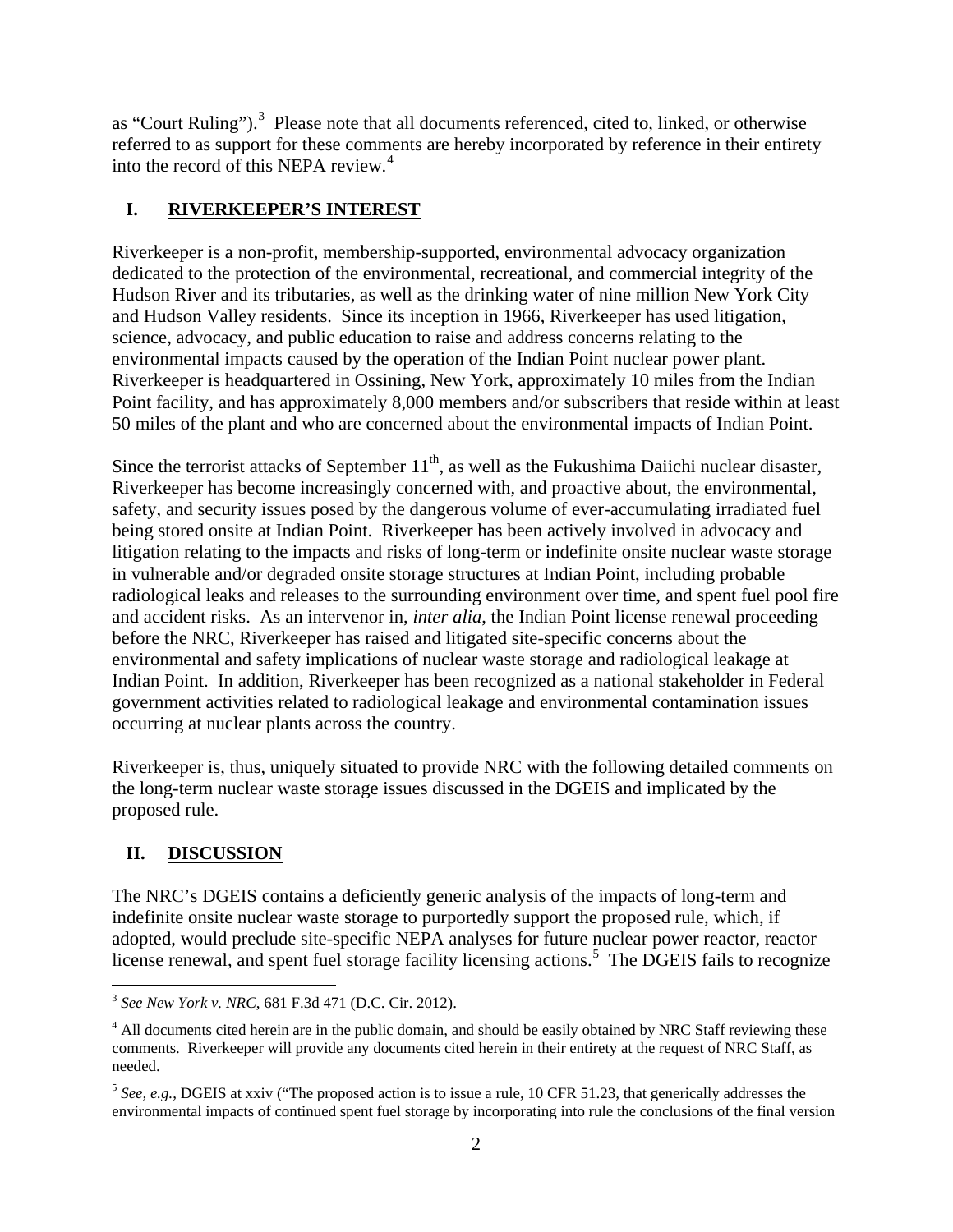and assess critical site-specific concerns related to the impacts of onsite nuclear waste storage, and as a result does not take the "hard look" required by NEPA. That is, NRC has presented an allegedly conservative bounding assessment, however the bounding parameters used were not broad enough to cover various site-specific concerns. As a result, the DGEIS is fundamentally flawed, and NRC has demonstrably failed to justify the generic proposed rule and future preclusion of the consideration of site-specific issues relating to nuclear waste storage.<sup>[6](#page-2-0)</sup> In order to comply with NEPA, the NRC should specifically require site specific review of the impacts of future spent fuel pool leaks, and the risk and consequences of pool fires in all licensing proceedings.[7](#page-2-1)

In particular, the operation of the Indian Point nuclear power plant implicates a variety of sitespecific concerns that have not been adequately accounted for or analyzed in the DGEIS. The Indian Point facility faces a unique set of circumstances and challenges which exacerbate concerns related to nuclear waste storage at the site. Yet, such issues have not been adequately "bounded" or otherwise accounted for by the discussion in the DGEIS.

## **A. Site-Specific Considerations at Indian Point**

## *1. Plant Location*

Indian Point is located in Buchanan, Westchester County, NY just 24 miles north of New York City proper and 35 miles north of midtown Manhattan. The 50-mile radius around the plant encompasses NYC, which has a population of over [8](#page-2-2) million people.<sup>8</sup> With over 17 million

<span id="page-2-1"></span> $<sup>7</sup>$  It is critical to note that in the Court Ruling, while not agreeing with Petitioners that site specific review was</sup> required, the Court did not specifically prohibit the NRC from conducting site specific analyses in the DGEIS. *Id.* at 480-81. On the contrary, while the Court Ruling states that "a comprehensive general analysis" might be sufficient to "examine onsite risks that are essentially common to all plants," it also states the following; "Nonetheless, whether the analysis is generic or site by site, it must be thorough and comprehensive." *Id.* at 481-82. Moreover, the justification for the Court permitting a generic analysis included the notion that that site specific issues could be raised by intervenors at the time of a specific site's licensing action. *Id.* at 480-81. However, the proposed rule at issue here, supported by the facially deficient DGEIS, would expressly *prohibit* such site specific analysis of the environmental impacts of spent fuel storage in all future licensing proceedings, which clearly undermines the basis for a generic analysis.

of this draft GEIS. If the proposed Rule is adopted, the site-specific NEPA analyses for future commercial power reactor and spent fuel storage facility licensing actions would not need to consider the environmental impacts of continued storage.").

<span id="page-2-0"></span><sup>6</sup> *See New York v. NRC*, 681 F.3d at 480-81 (explaining that a generic analysis must be "thorough and comprehensive" and that a generic rulemaking is considered appropriate where "conservative bounding assumptions" are used *and* there is "the opportunity for concerned parties to raise site-specific differences at the time of a specific site's licensing).

<span id="page-2-2"></span><sup>8</sup> *See* Generic Environmental Impact Statement for License Renewal of Nuclear Plants: Regarding Indian Point Nuclear Generating Unit Nos. 2 and 3 (NUREG-1437, Supplement 38), *available at*, [http://pbadupws.nrc.gov/docs/ML1033/ML103350405.pdf,](http://pbadupws.nrc.gov/docs/ML1033/ML103350405.pdf) at p.2-1 ("The area within a 50-mi (80-km) radius of the site includes parts of New York, New Jersey, and Connecticut. New York City, located approximately 24 mi (39 km) south of the plant, is the largest city within 50 mi (80 km) with a 2006 population of approximately 8,214,426 (USCB 2006).").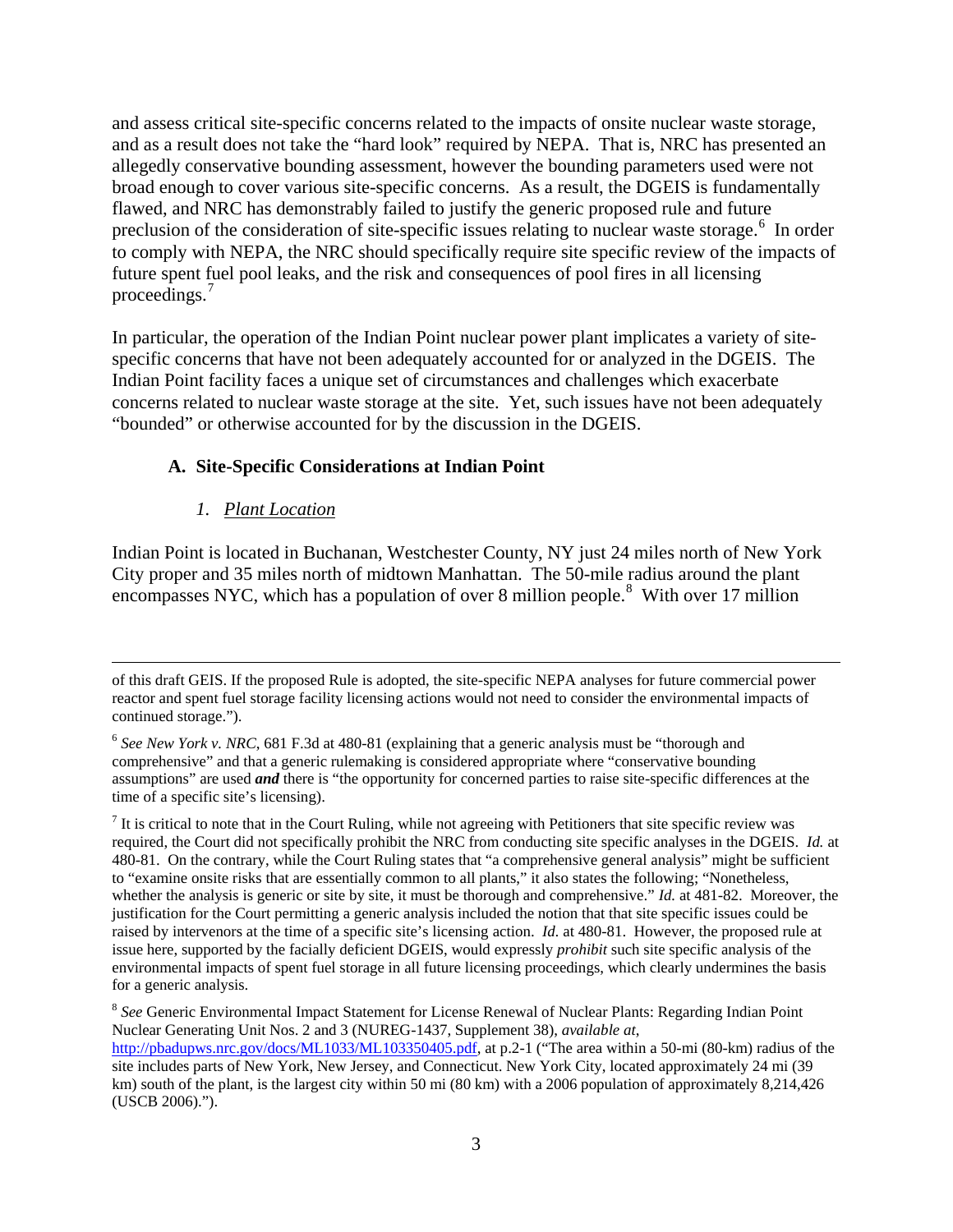people living within the 50-mile radius of Indian Point, the plant has, by far, the, highest surrounding population density of all the nuclear power reactors in the United States.<sup>[9](#page-3-0)</sup>

Thus, Indian Point is situated just minutes from one of, if not, the world's leading financial, cultural, and socio-economic centers. Various affluent areas surround or are in the vicinity of the plant, which command high property values.

In addition, two of New York City's most important drinking water reservoirs are located less than ten miles and approximately twenty one miles from Indian Point.<sup>10</sup> Nine million people depend on the safety of that water supply every day.

# *2. Emergency Preparedness Concerns*

The incredibly ill-suited location of Indian Point makes emergency evacuation all but impossible. As stated by a director of the NRC over 30 years ago: "it is insane to have a threeunit reactor on the Hudson River in Westchester County, 40 miles from Times Square, 20 miles from the Bronx... [Indian Point is] one of the most inappropriate sites in existence.<sup>"[11](#page-3-2)</sup>

The high surrounding population around the facility results in significant traffic congestion that would prevent authorities from evacuating the residents living within the artificially small tenmile Emergency Planning Zone ("EPZ") (let alone the residents beyond that zone) in the event of an emergency. Roads and bridges would not be able to handle the amount of traffic leaving the 10-mile radius and beyond in an emergency situation.<sup>[12](#page-3-3)</sup> According to an independent analysis of Indian Point's emergency plans commissioned by former New York Governor George Pataki in 2003 and authored by former FEMA director James Lee Witt, the radiological emergency plan for Indian Point is badly flawed, unworkable and key components are unfixable. Witt found that "the current radiological response system and capabilities are not adequate to . . . protect the people from an unacceptable dose of radiation in the event of a release from Indian Point."<sup>13</sup> On

[http://www.nyc.gov/html/dep/html/watershed\\_protection/kensico.shtml](http://www.nyc.gov/html/dep/html/watershed_protection/kensico.shtml) (*last accessed* Dec. 20, 2013).

<span id="page-3-2"></span><sup>11</sup> *Report of the Office of the Chief Counsel on Emergency Preparedness to the President's Commission on the Accident at Three Mile Island,* October 31, 1979, p. 5.

<span id="page-3-3"></span><sup>12</sup> *See, e.g.*, Randi Weiner & Steve Lieberman, *Multiple Accidents Close Tappan Zee, Snarl Traffic for Hours,* The Journal News, July 28, 2007 (reporting two accidents–one on each side of the Tappan Zee Bridge, and a raft of fender-benders that blocked breakdown lanes and hindered commuters for hours).

<span id="page-3-0"></span> <sup>9</sup> Generic Environmental Impact Statement for License Renewal of Nuclear Plants: Regarding Indian Point Nuclear Generating Unit Nos. 2 and 3 (NUREG-1437, Supplement 38), *available at*,

[http://pbadupws.nrc.gov/docs/ML1033/ML103350405.pdf,](http://pbadupws.nrc.gov/docs/ML1033/ML103350405.pdf) at p.2-124 ("Approximately 16,791,654 people live within 50 mi (80 km) of IP2 and IP3"); *See also* Bill Dedman, *Nuclear Neighbors: Population Rises Near US Reactors*, NBC New.com, [http://www.nbcnews.com/id/42555888/ns/us\\_news-life/t/nuclear-neighbors-population](http://www.nbcnews.com/id/42555888/ns/us_news-life/t/nuclear-neighbors-population-rises-near-us-reactors/#.UrNSx8Kx7IU)[rises-near-us-reactors/#.UrNSx8Kx7IU](http://www.nbcnews.com/id/42555888/ns/us_news-life/t/nuclear-neighbors-population-rises-near-us-reactors/#.UrNSx8Kx7IU) (last accessed Dec. 19, 2013).

<span id="page-3-1"></span> $10$  The New Croton Reservoir is approximately 9.4 miles from Indian Point, and is the primary reservoir for the "East of Hudson" water supply for New York City. The Kensico Reservoir, which serves as the terminus surface water storage reservoir for the entire East and West of Hudson water systems for New York City, is approximately 21 miles from Indian Point. *See* NYC DEP, Kensico,

<span id="page-3-4"></span><sup>&</sup>lt;sup>13</sup> Review of Emergency Preparedness of Areas Adjacent to Indian Point and Millstone, p. viii, James Lee Witt Associates, 2003, *accessible at*, [http://www.riverkeeper.org/about-us/publications/reports/,](http://www.riverkeeper.org/about-us/publications/reports/) under the "Indian Point Reports" toggle (last accessed Dec. 20, 2013).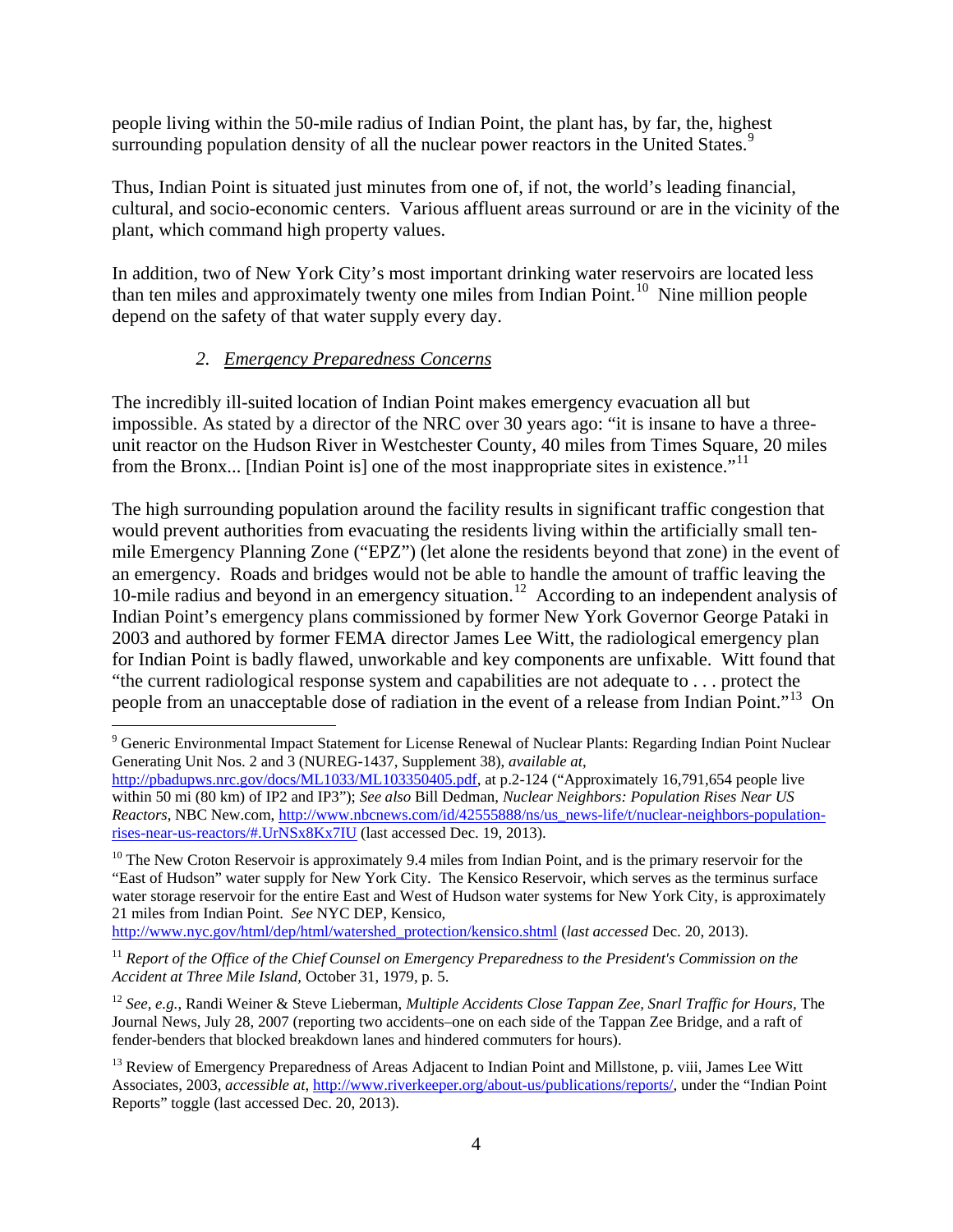October 8, 2013 a panel of nuclear experts, including the former chairman of the NRC, Gregory Jaczko, confirmed that alleged emergency plans at Indian Point are not designed to protect the public from unhealthy doses of radiation and that it would be best if the plant closes down.<sup>[14](#page-4-0)</sup> Thus, the absence of a workable emergency evacuation plan puts the public around the plant at immense risk in the event of an emergency.

#### *3. Significance of the Surrounding Ecology*

Indian Point is located in an area of high ecological significance. The plant is situated on the eastern banks of the Hudson River estuary, which is home to "an extraordinarily rich variety of fish species," "one of the major spawning grounds for several commercially significant Atlantic species," and "many important wildlife habitats."<sup>[15](#page-4-1)</sup> Indian Point sits directly in front of and adjacent to designated Significant Coastal Fish and Wildlife Habitat (i.e., the "Hudson Highlands" habitat), as well as slightly upstream of Haverstraw Bay, which is also a designated Significant Coastal Fish and Wildlife Habitat ("SCFWH"). [16](#page-4-2) The Hudson Highlands SCFWH, *inter alia*, "provides highly favorable conditions for reproduction by coastal migratory fishes, especially striped bass," is used as a migrational route for endangered shortnose and Atlantic sturgeon species, and provides an important nursery and summering area for endangered Atlantic sturgeon.[17](#page-4-3) The Haverstraw Bay SCFWH, *inter alia*, "regularly comprises a substantial part of the nursery area for striped bass . . . American shad . . . white perch . . . Atlantic tomcod . . . and Atlantic sturgeon," provides habitat for numerous fish species, is a major nursery and feeding area for bay anchovy, Atlantic menhaden, and Atlantic blue crab, and provides spawning and wintering grounds for endangered shortnose and Atlantic sturgeon.<sup>[18](#page-4-4)</sup>

Importantly, the State of New York Department of Environmental Conservation ("NYSDEC") has a number of regulations and standards which provide for the protection of surface waters as well as groundwaters in the State, including the Hudson River and groundwater beneath Indian Point. In particular, NYSDEC has designated the waters of the Hudson River in the vicinity of Indian Point to be suitable as aquatic habitat as well as for primary and secondary contact recreational activities, i.e., swimming, fishing, boating, etc.<sup>[19](#page-4-5)</sup> Further, even though the

[http://www.dos.ny.gov/communitieswaterfronts/consistency/Habitats/HudsonRiver/Haverstraw\\_Bay\\_FINAL.pdf](http://www.dos.ny.gov/communitieswaterfronts/consistency/Habitats/HudsonRiver/Haverstraw_Bay_FINAL.pdf) (last visited Oct. 27, 2013) (hereinafter "Haverstraw Bay SCFWH Rating Form").

<span id="page-4-3"></span><sup>17</sup> See generally Hudson Highlands SCFWH Rating Form.

<span id="page-4-0"></span> <sup>14</sup> *See* Jim Polson & Peter Ward, *Indian Point Nuclear Plant Should be Shut, Jaczko Says*, Bloomberg News (Oct. 8, 2013), *available at*, [http://www.bloomberg.com/news/2013-10-08/indian-point-nuclear-plant-should-be-shut-jaczko](http://www.bloomberg.com/news/2013-10-08/indian-point-nuclear-plant-should-be-shut-jaczko-says.html)[says.html](http://www.bloomberg.com/news/2013-10-08/indian-point-nuclear-plant-should-be-shut-jaczko-says.html) (last visited Oct. 28, 2013).

<span id="page-4-1"></span><sup>15</sup> NOAA, Office of Coastal Zone Management, *New York State Coastal Management Program and Final Environmental Impact Statement*, *available at*, <http://www.dos.ny.gov/communitieswaterfronts/pdfs/NY%20CMP%20.pdf> at § II-2, 6-7.

<span id="page-4-2"></span><sup>16</sup> *See* Coastal Fish and Wildlife Rating Form, Hudson Highlands (Revised Aug. 15, 2012), *available at*, [http://www.dos.ny.gov/communitieswaterfronts/consistency/Habitats/HudsonRiver/Hudson\\_Highlands\\_FINAL.pdf](http://www.dos.ny.gov/communitieswaterfronts/consistency/Habitats/HudsonRiver/Hudson_Highlands_FINAL.pdf) (last visited Oct. 27, 2013) (hereinafter "Hudson Highlands SCFWH Rating Form"); Coastal Fish and Wildlife Rating Form, Haverstraw Bay (Revised Aug. 15, 2012), *available at*,

<span id="page-4-4"></span><sup>18</sup> *See generally* Haverstraw Bay SCFWH Rating Form.

<span id="page-4-5"></span><sup>&</sup>lt;sup>19</sup> The varying classifications of the Hudson River, all designate fishing as a "best usage." *See* 6 N.Y.C.R.R. §§ 701.5, 701.6, 701.7, 701.8, 701.11, 701.13; *See* 6 N.Y.C.R.R. § 864.6 (classifying the portion of the Hudson River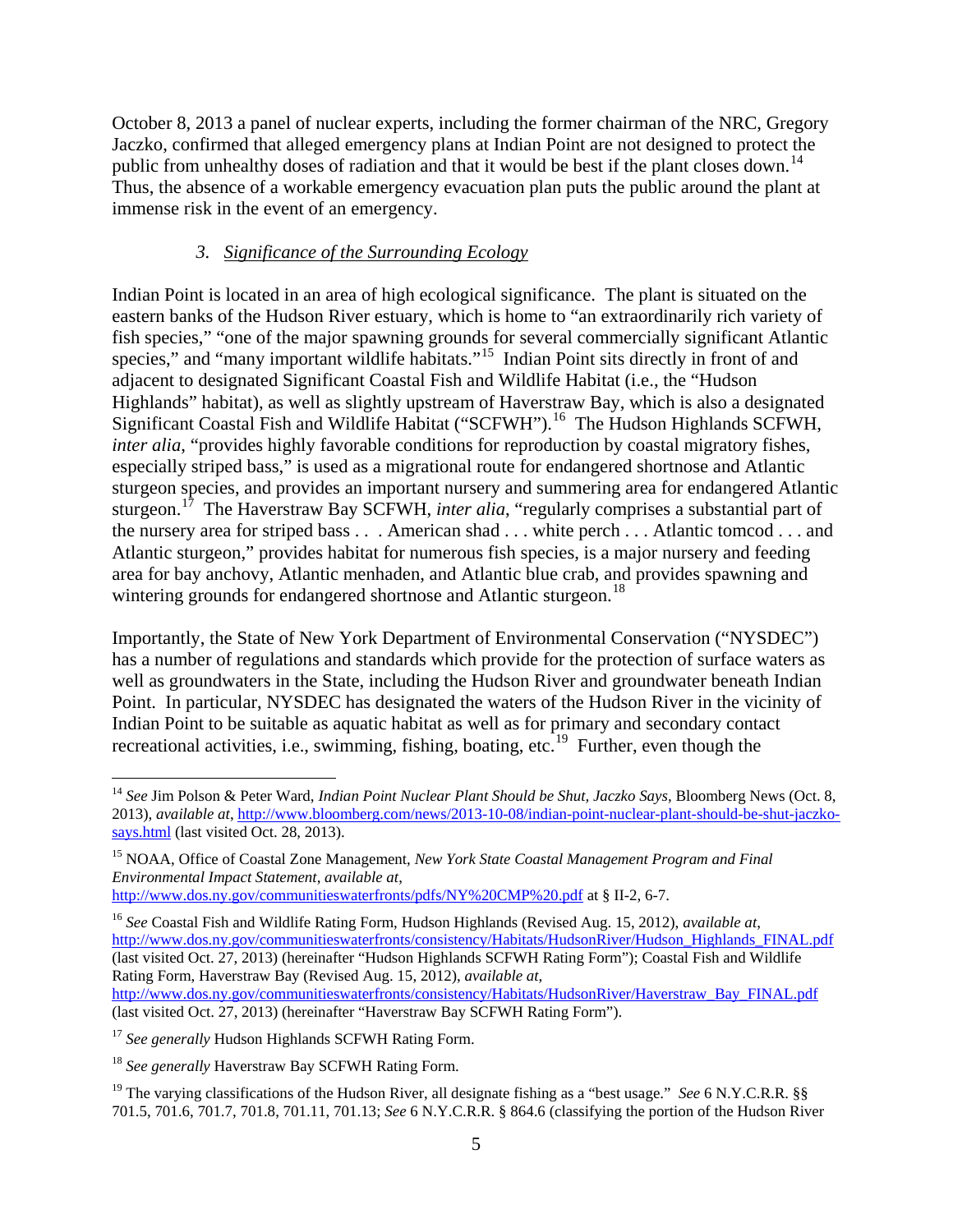groundwater at Indian Point is not used for drinking water purposes, it is designated under state law as "GA fresh groundwaters"<sup>[20](#page-5-0)</sup> which NYSDEC requires to be suitable "as a source of potable water supply."[21](#page-5-1) Moreover, a NYSDEC narrative standard applicable to groundwater dictates that deleterious substances not "impair the waters for their best usages."<sup>22</sup> So, the groundwater beneath Indian Point must not be impaired for use as drinking, culinary, or food processing water, notwithstanding whether the groundwater is *actually* used for such purposes.

#### *4. Seismic Conditions at Indian Point*

A 2008 study by seismologists at Columbia University's Lamont Doherty Earth Institute revealed that the area around Indian Point is not an inactive seismic area, as previously thought. Instead, the study found that, in addition to the Ramapo earthquake fault that Indian Point sits directly on top of, there is another, previously unknown earthquake fault, labeled the Stamford-Peekskill seismic line, that runs just slightly north of Indian Point. The study concluded that the area where Indian Point is located is susceptible to an earthquake of up to 7.0 in magnitude,  $^{23}$  $^{23}$  $^{23}$ even though the plant was not built to withstand an earthquake of this magnitude.<sup>[24](#page-5-4)</sup>

Furthermore, an NRC report from August 2010 (in conjunction with supplemental data regarding power plants not reviewed in the report) indicated that Indian Point Unit 3 has the *highest* risk of seismic related core damage than any other nuclear power plant in the country.<sup>[25](#page-5-5)</sup>

<span id="page-5-2"></span><sup>22</sup> 6 N.Y.C.R.R. § 703.2.

from the New York State Bronx County line to Bear Mountain Bridge as "Class SB saline surface waters"); 6 N.Y.C.R.R. § 701.11 ("The best usages of Class SB waters are primary and secondary contact recreation and fishing. These waters shall be suitable for fish, shellfish, and wildlife propagation and survival.").

<span id="page-5-0"></span><sup>20</sup> 6 N.Y.C.R.R. §§ 701.18, 701.15; *See* Entergy's Detailed Responses to the New York State Department of Environmental Conservation's Request for Information, dated May 13, 2009) at 8, *available at*, [http://www.dec.ny.gov/docs/permits\\_ej\\_operations\\_pdf/elecbdrdetresp.pdf.](http://www.dec.ny.gov/docs/permits_ej_operations_pdf/elecbdrdetresp.pdf)

<span id="page-5-1"></span> $21$  6 N.Y.C.R.R. § 701.15; Potable water" is defined as "those fresh waters usable for drinking, culinary or food processing purposes." 6 N.Y.C.R.R. § 700.1(a)(48).

<span id="page-5-3"></span><sup>&</sup>lt;sup>23</sup> Lynn R. Sykes, John G. Armbruster, Won-Young Kim, & Leonardo Seeber, Observations and Tectonic Setting of Historic and Instrumentally Located Earthquakes in the Greater New York City–Philadelphia Area, Bulletin of the Seismological Society of America, Vol. 98, No. 4, pp. 1696–1719, August 2008; *see also* The Earth Institute, Columbia University, "Earthquakes May Endanger New York More than Thought, Says Study: Indian Point Nuclear Power Plant Seen as Particular Risk," Press Release Posted on The Earth Institute website, August 21, 2008, *available at*[, http://www.earth.columbia.edu/articles/view/2235](http://www.earth.columbia.edu/articles/view/2235) (last visited December 19, 2013).

<span id="page-5-4"></span><sup>&</sup>lt;sup>24</sup> The Environmental Impact Study conducted for Indian Point's original construction and operation presumed that the site was located in an inactive seismic zone, and thus was built to withstand an earthquake from 3.0 to 5.0 on the Richter scale.

<span id="page-5-5"></span><sup>25</sup> *See* Generic Issue 199 (GI-199), Implications of Updated Probabilistic Seismic Hazard Estimates in Central and Eastern United States on Existing Plants Safety/Risk Assessment, August 2010, at Appendix D (Seismic Sore-Damage Frequencies), *available at*, ADAMS Accession Nos. ML100270639, ML100270756; Bill Dedman, *What are the odds? US nuke plants ranked by quake risk*, March 17, 2011, *available at*, [http://www.msnbc.msn.com/id/42103936/ns/world\\_news-asia-pacific/](http://www.msnbc.msn.com/id/42103936/ns/world_news-asia-pacific/) (last visited Dec.19, 2013).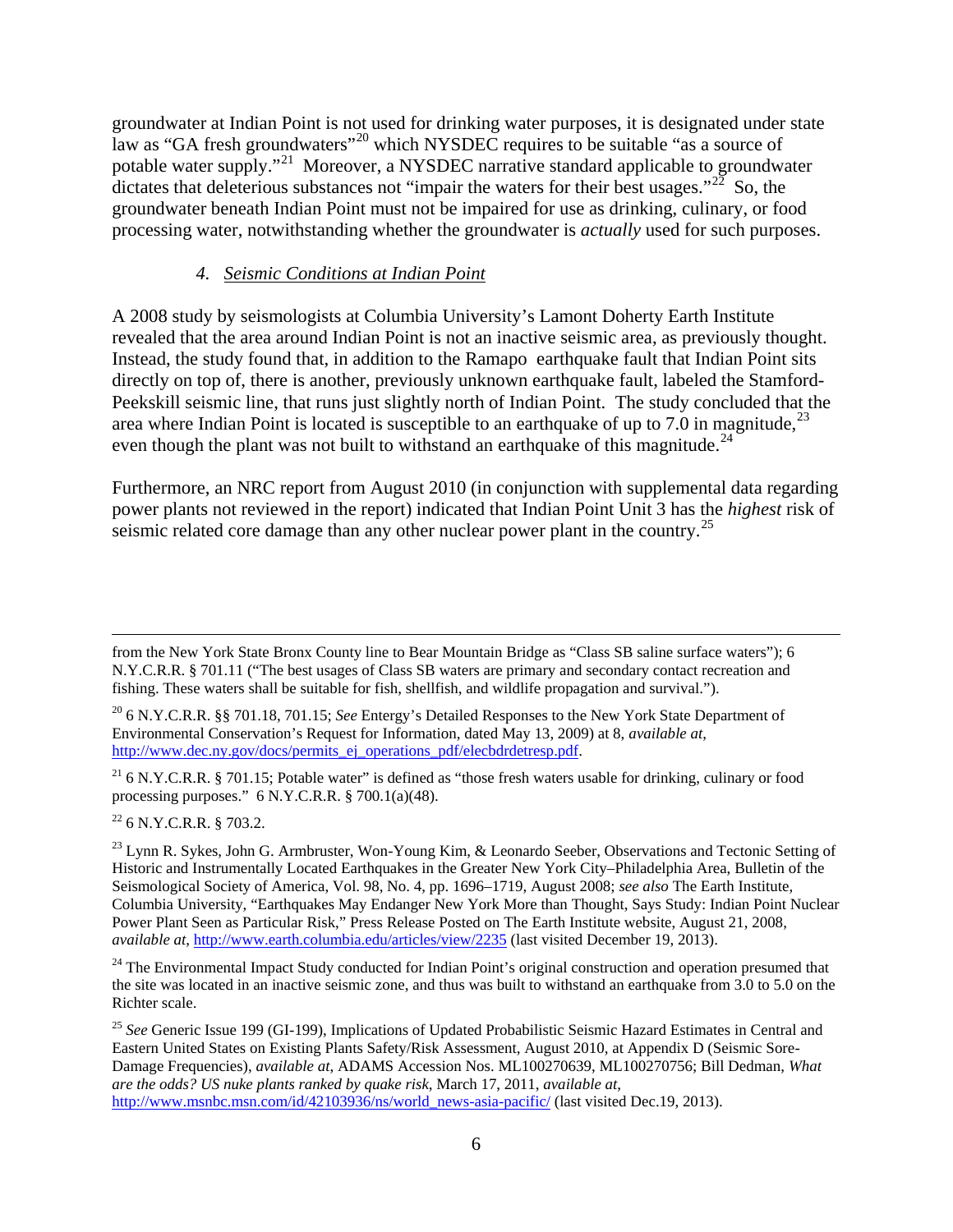#### *5. Safety and Security Risks*

From a safety and security perspective, Indian Point is a highly mismanaged plant that poses an incredible risk to the region. Indian Point consistently operates in an unsafe manner, including pursuant to many regulatory exemptions, such as fire safety exemptions, which reduce critical safety margins at the plant. Notably, Indian Point was recently determined to be the plant with the highest number of violations of any operating reactor in the country.<sup>[26](#page-6-0)</sup> The plant is highly degraded, with components consistently succumbing to breakdown and malfunction: in 2001 a steam generator tube ruptured causing Indian Point Unit 2 to remain shut down for almost a year; in 2007 a degraded transformer of Unit 3 exploded and just two years later in 2010, a Unit 2 transformer exploded; $^{27}$  $^{27}$  $^{27}$  and over the past twelve years both reactors have suffered numerous unplanned shutdowns. As the plant continues to operate, aging related degradation will continue to occur and, in accordance with the bathtub curve principle, actually accelerate.

Security at the plant is, likewise, abysmal. Recent analyses have adjudged Indian Point to be vulnerable to and inadequately protected against intentional terrorist attacks.<sup>[28](#page-6-2)</sup> A 2007 Report by Gordon Thompson, Ph.D. related to the risks of continuing to operate Indian Point explains the vulnerability of the spent fuel pools at Indian Point to intentional attacks, the credible threat environment, and the likelihood of acts of malice occurring at Indian Point.<sup>[29](#page-6-3)</sup> Likewise a 2004 report by Edwin Lyman, *Chernobyl on the Hudson*: *the Health and Economic Impacts of a Terrorist Attack at the Indian Point Nuclear Plant*," explains the justified concerns about a potential terrorist attack at Indian Point.<sup>30</sup> Importantly, Indian Point faces a uniquely high probability of attack due to the location of the plant.<sup>[31](#page-6-5)</sup>

<span id="page-6-1"></span><sup>27</sup> *See* NRC Information Notice 2009-10: Transformer Failures-Recent Operating Experience, *available at*, <http://pbadupws.nrc.gov/docs/ML0905/ML090540218.pdf> ("Indian Point, Unit 3-On April 6, 2007, while operating at 92-percent power, a fault occurred on the No. 31 main transformer resulting in an automatic reactor trip and transformer fire."); NRC Event Notification Report 46400 (November 7, 2010), *available at*, <http://pbadupws.nrc.gov/docs/ML1101/ML110190640.pdf> ("At 1849 EST, the licensee declared an Alert due to an explosion in the 21 Main Transformer. As a result of the loss of the transformer, Unit 2 experienced a reactor trip.").

<span id="page-6-2"></span><sup>28</sup> *See, e.g.*, Lara Kirkham & Alan Kuperman, Protecting U.S. Nuclear Facilities from Terrorist Attack: Re-assessing the Current "Design Basis Threat" Approach, Nuclear Proliferation Prevention Project (Working Paper #1 August 15, 2013), *available at*, [http://blogs.utexas.edu/nppp/files/2013/08/NPPP-working-paper-1-2013-Aug-15.pdf;](http://blogs.utexas.edu/nppp/files/2013/08/NPPP-working-paper-1-2013-Aug-15.pdf) (acknowledging "that NRC licensees might be unable to provide adequate security measures to satisfy" design basis threats "due to economic or statutory constraints" and arguing that the government needs to "provide the necessary supplementary security, which currently does not occur in many cases, rather than to reduce artificially the posited threat as now is done.").

<http://pbadupws.nrc.gov/docs/ML1209/ML120970089.pdf> ((hereinafter "Thompson, Risk-Related Impacts").

<span id="page-6-0"></span> <sup>26</sup> Associated Press, *Report: NY Plant Had Most Nuclear Violations in US* (Oct. 15, 2013), <http://online.wsj.com/article/AP5fc1534dab524315b3ccdf1ec8ec79cc.html>(last visited Dec. 19, 2013).

<span id="page-6-3"></span><sup>&</sup>lt;sup>29</sup> Gordon Thompson, Risk-Related Impacts from Continued Operation of the Indian Point Nuclear Power Plants (Institute for Resource and Security Studies, 2007), *available at*,

<span id="page-6-4"></span> $30$  Edwin S. Lyman, Chernobyl on the Hudson? The Health and Economic Impacts of a Terrorist Attack at the Indian Point Nuclear Plant (September 2004), *available at*,

[http://www.ucsusa.org/assets/documents/nuclear\\_power/indianpointhealthstudy.pdf](http://www.ucsusa.org/assets/documents/nuclear_power/indianpointhealthstudy.pdf) (hereinafter "Lyman, Chernobyl on the Hudson").

<span id="page-6-5"></span> $31$  For example, the 9/11 Commission Report revealed that the mastermind of the 9/11 attacks had originally planned to hijack additional aircrafts to crash into targets, including nuclear power plants, but wrongly believed the plants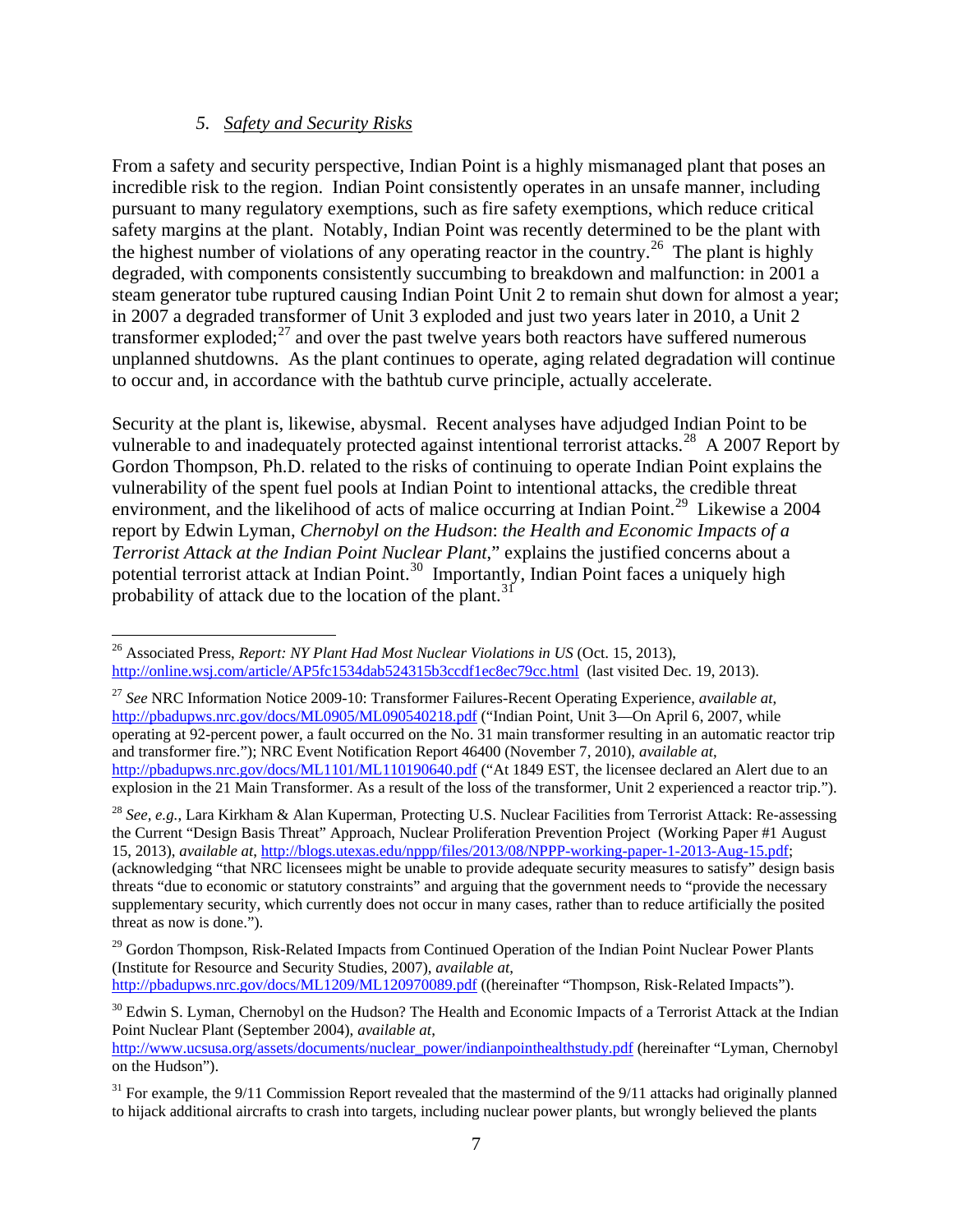In addition, numerous current and former Indian Point employees, including security staff, have come forward as whistleblowers recently, highlighting inadequate training and deficient security systems and procedures that clearly leave the plant susceptible to human error as well as malicious acts. Repeated reports of faulty security systems, failed security exercises, and overworked guards found asleep at their posts raise grave concerns about the susceptibility of the facility, particularly the unhardened spent fuel pools, to terrorist attack.<sup>[32](#page-7-0)</sup> In addition, there have been several instances of Entergy employees being prosecuted for theft and falsification of records related to the safe operation of the plant.<sup>[33](#page-7-1)</sup>

#### *6. A History of Spent Fuel Pool and Other Radiological Leaks*

Accidental radiological leaks and spills have been a rampant and pervasive problem at Indian Point for decades, and will likely continue as long as the reactors operate and spent fuel is stored in the facility's aging pools.<sup>34</sup> Leaks from Indian Point's Unit 2 spent fuel pool started occurring

were heavily defended. *See* Nat'l Comm'n on Terrorist Attacks Upon the U.S., *The 9/11 Commission Report*  (2004), *available at*, [http://www.9-11commission.gov/report/911Report.pdf,](http://www.9-11commission.gov/report/911Report.pdf) at 154. This report indicates that the terrorists were considering attacking a specific nuclear facility in New York, most likely Indian Point, which one of the pilots had seen during a familiarization flight near New York. *Id.* at 245.

<span id="page-7-0"></span><sup>32</sup> *See* My Fox New York Staff, *Guards raise concerns about security at Indian Point* (Nov. 14, 2013), <http://www.myfoxny.com/story/23975312/guards-raise-concerns-about-security-at-indian-point> (last visited Dec. 19, 2013); Roger Witherspoon, *NRC Probes Security Failings at Indian Point* (Nov. 22, 2013), <http://www.newjerseynewsroom.com/science-updates/nrc-probes-security-failings-at-indian-point-power-plant> (last visited Dec. 19, 2013); Shawn Cohen, *Second Indian Point worker charged in copper wire theft* (Jan. 26, 2013), [http://www.lohud.com/article/20130127/NEWS02/301250115/Second-Indian-Point-worker-charged-copper-wire](http://www.lohud.com/article/20130127/NEWS02/301250115/Second-Indian-Point-worker-charged-copper-wire-theft)[theft](http://www.lohud.com/article/20130127/NEWS02/301250115/Second-Indian-Point-worker-charged-copper-wire-theft) (last visited Dec. 19, 2013).

<span id="page-7-1"></span><sup>&</sup>lt;sup>33</sup> For example, see the following: Shawn Cohen, *Second Indian Point worker charged in copper wire theft* (Jan. 26, 2013), [http://www.lohud.com/article/20130127/NEWS02/301250115/Second-Indian-Point-worker-charged-copper](http://www.lohud.com/article/20130127/NEWS02/301250115/Second-Indian-Point-worker-charged-copper-wire-theft)[wire-theft](http://www.lohud.com/article/20130127/NEWS02/301250115/Second-Indian-Point-worker-charged-copper-wire-theft) (last visited Dec. 19, 2013); *Ex-supervisor at Indian Point nuclear plant charged with fabricating fuel tests,* NY Daily News, July 23, 2013[,http://www.nydailynews.com/new-york/ex-supervisor-indian-point-nuclear](http://www.nydailynews.com/new-york/ex-supervisor-indian-point-nuclear-plant-charged-fabricating-fuel-tests-article-1.1406963)[plant-charged-fabricating-fuel-tests-article-1.1406963;](http://www.nydailynews.com/new-york/ex-supervisor-indian-point-nuclear-plant-charged-fabricating-fuel-tests-article-1.1406963) *Indian Point Nuclear Plant Worker Pleads Guilty After Attempt To Cover Up Diesel Fuel Contamination*, AP, Oct. 17, 2013,

[http://www.huffingtonpost.com/2013/10/17/indian-point-nuclear-diesel-cover-up\\_n\\_4115227.html,](http://www.huffingtonpost.com/2013/10/17/indian-point-nuclear-diesel-cover-up_n_4115227.html) also [http://www.justice.gov/usao/nys/pressreleases/July13/WilsonDanielComplaint.php;](http://www.justice.gov/usao/nys/pressreleases/July13/WilsonDanielComplaint.php) *NRC: Indian Point Worker Falsified Background Check Letter*, Hudson Valley Reporter, Nov. 21, 2013, [http://hudsonvalleyreporter.com/westchester/buchanan/2013/11/nrc-indian-point-worker-falsified-background-](http://hudsonvalleyreporter.com/westchester/buchanan/2013/11/nrc-indian-point-worker-falsified-background-check-records/)

[check-records/.](http://hudsonvalleyreporter.com/westchester/buchanan/2013/11/nrc-indian-point-worker-falsified-background-check-records/)

<span id="page-7-2"></span><sup>&</sup>lt;sup>34</sup> A thorough factual record relating to the long and persistent history of inadvertent radiological releases at Indian Point is discussed in a post-hearing brief submitted by Riverkeeper in a proceeding pending before the New York State Department of Environmental Conservation concerning the request by the owner of Indian Point, Entergy, for a Water Quality Certification pursuant to Section 401 of the Federal Clean Water Act; in that proceeding, an issue related to whether radiological releases from Indian Point are consistent with State water quality standards was raised. *See* Post-Hearing Closing Brief of Intervenors Riverkeeper, Natural Resources Defense Council, and Scenic Hudson Regarding Issue for Adjudication No. 3 – Radiological Materials (April 27, 2012), *available at*, [http://www.riverkeeper.org/wp-content/uploads/2012/12/2012.04.27.Indian-Point-401-SPDES-Proceedings-](http://www.riverkeeper.org/wp-content/uploads/2012/12/2012.04.27.Indian-Point-401-SPDES-Proceedings-Riverkeeper-Closing-Brief-Radiological.pdf)[Riverkeeper-Closing-Brief-Radiological.pdf](http://www.riverkeeper.org/wp-content/uploads/2012/12/2012.04.27.Indian-Point-401-SPDES-Proceedings-Riverkeeper-Closing-Brief-Radiological.pdf) (hereinafter cited as "Riverkeeper Post-Hearing Brief on Radiological Materials"). This brief supports the factual statements herein related to radiological leakage issues at Indian Point, and is hereby incorporated by reference in its entirety into the record of this NEPA review.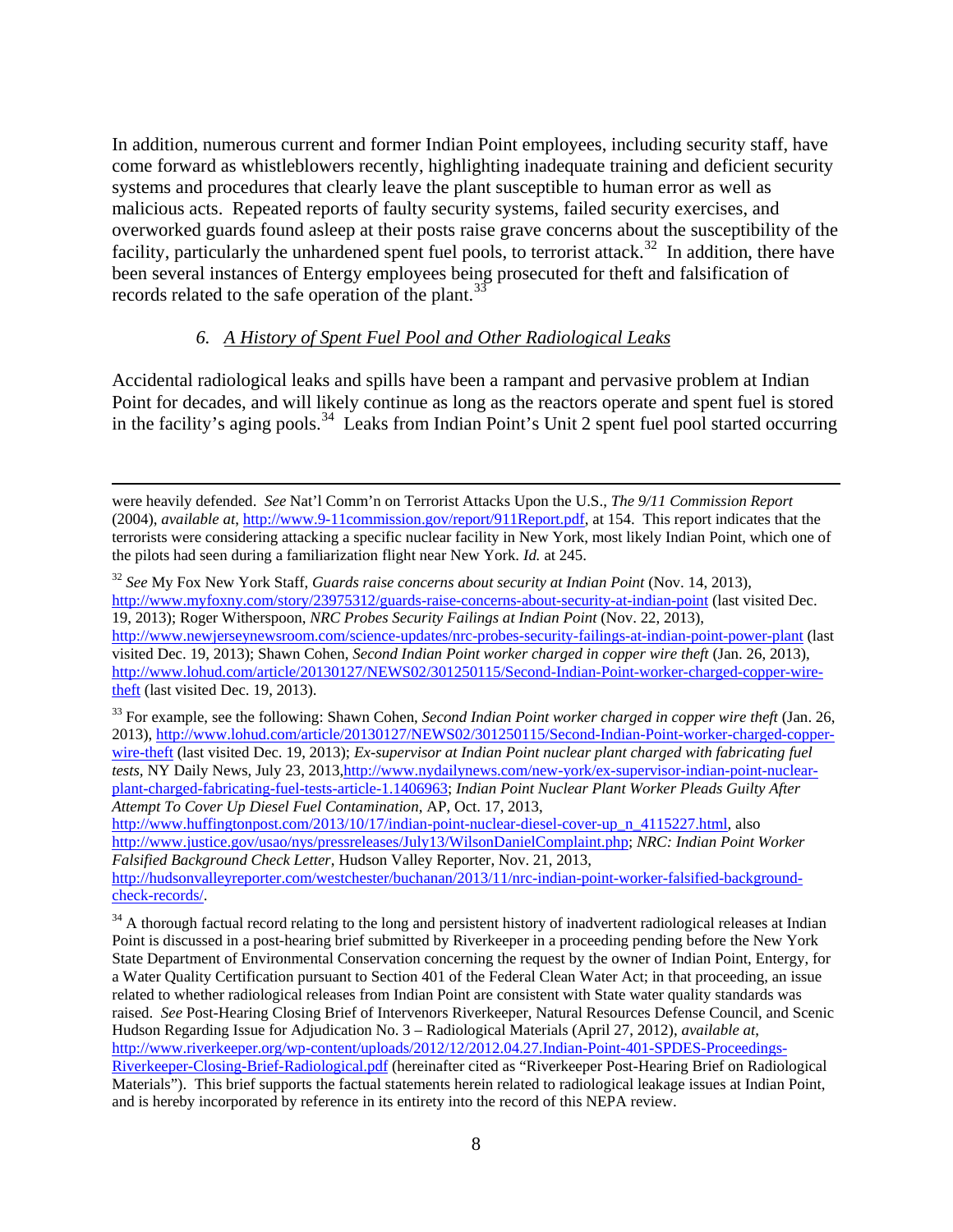in the 1990s.<sup>[35](#page-8-0)</sup> In 2005, Entergy "discovered" that the Unit 2 pool was cracked and actively leaking. A follow-up hydrogeologic investigation, during which additional leakage sources from the Unit 2 pool were found, uncovered an extensive groundwater plume of tritium, from which it could be gleaned that the Unit 2 pool had been leaking radioactivity to the groundwater for years. Despite Entergy's representations that it "fixed" the Unit 2 spent fuel pool leaks, in 2010 yet another, *new*, active leak source from the pool was discovered. Moreover, Entergy has never been able to inspect about 40% of the liner of the Unit 2 pool due to the density of the fuel, and Entergy concedes that other active leaks are likely ongoing. It is highly likely that the Unit 2 spent fuel pool will continue to leak radioactivity into the environment as Indian Point continues to operate: Entergy has no intention of ever conducting any full inspections of the Unit 2 spent fuel pool liner, or even any additional partial inspections that could detect potential leak sources; the pool has no "tell-tale" drain collection system which allows any leaks to be collected and monitored; the Unit 2 pool will continue to age and degrade since it is subject to the bathtub curve effect; and the owner of Indian Point, Entergy, employs a purely reactive approach that will discover leaks from the pool only *after* they occur.

Leaks from the Unit 1 spent fuel pools were also first discovered in the  $1990s$ <sup>[36](#page-8-1)</sup>. The previous owner of Unit 1 attempted to manage the leakage with a collection system. However, in 2006, Entergy discovered that this system had been failing and allowing highly toxic radioactive contaminants, including Strontium-90, Cesium-137, Nickel-63, and Cobalt-60, to be released to the environment at a rate of about 70 gallons/day. This rampant leakage only ceased at the end of 2008 when Entergy completed moving the fuel out of, and draining, the leaking Unit 1 pool. Entergy's hydrogeologic investigation, spurred by the discovery of Unit 2 spent fuel pool leakage, uncovered that the leaks from the Unit 1 pools that began in the 1990s and continued until the end of 2008 had resulted in an extensive additional plume of contamination in the groundwater at Indian Point containing the aforementioned radionuclides. This plume commingles with the tritium plume generated by the Unit 2 spent fuel pool leaks. Moreover, despite the fact that no *new* radionuclides are being introduced from the Unit 1 pool, the previous contamination is retained in the subsurface, and will continue to be released into the groundwater, and subsequently into the Hudson River, indefinitely.

In addition, over the course of Indian Point's over 40 years of operation, numerous radiological leaks and spills have occurred and resulted in releases of radioactivity. This includes, but is not limited to the following:  $37$ 

- o In 1988, 8,400 gallons of radioactively contaminated water was released to the Hudson River as the result of a crack in the condenser blowdown line Unit 2;
- o In 2009, a Unit 1 distillation tank valve leaked enough radioactivity to cause noticeable increases in a groundwater monitoring well;
- o In 2009, a refueling water storage tank spilled radioactive water, causing greatly elevated levels of radioactivity in the groundwater wells for several months;

<span id="page-8-0"></span> $35$  For a discussion of Indian Point Unit 2 spent fuel pool leaks, see generally Riverkeeper Post-Hearing Brief on Radiological Materials at 24-29.

<span id="page-8-1"></span><sup>&</sup>lt;sup>36</sup> For a discussion of Indian Point Unit 1 spent fuel pool leaks, see generally Riverkeeper Post-Hearing Brief on Radiological Materials at 30-33.

<span id="page-8-2"></span><sup>37</sup> *See* Riverkeeper Post-Hearing Brief on Radiological Materials at 33-38.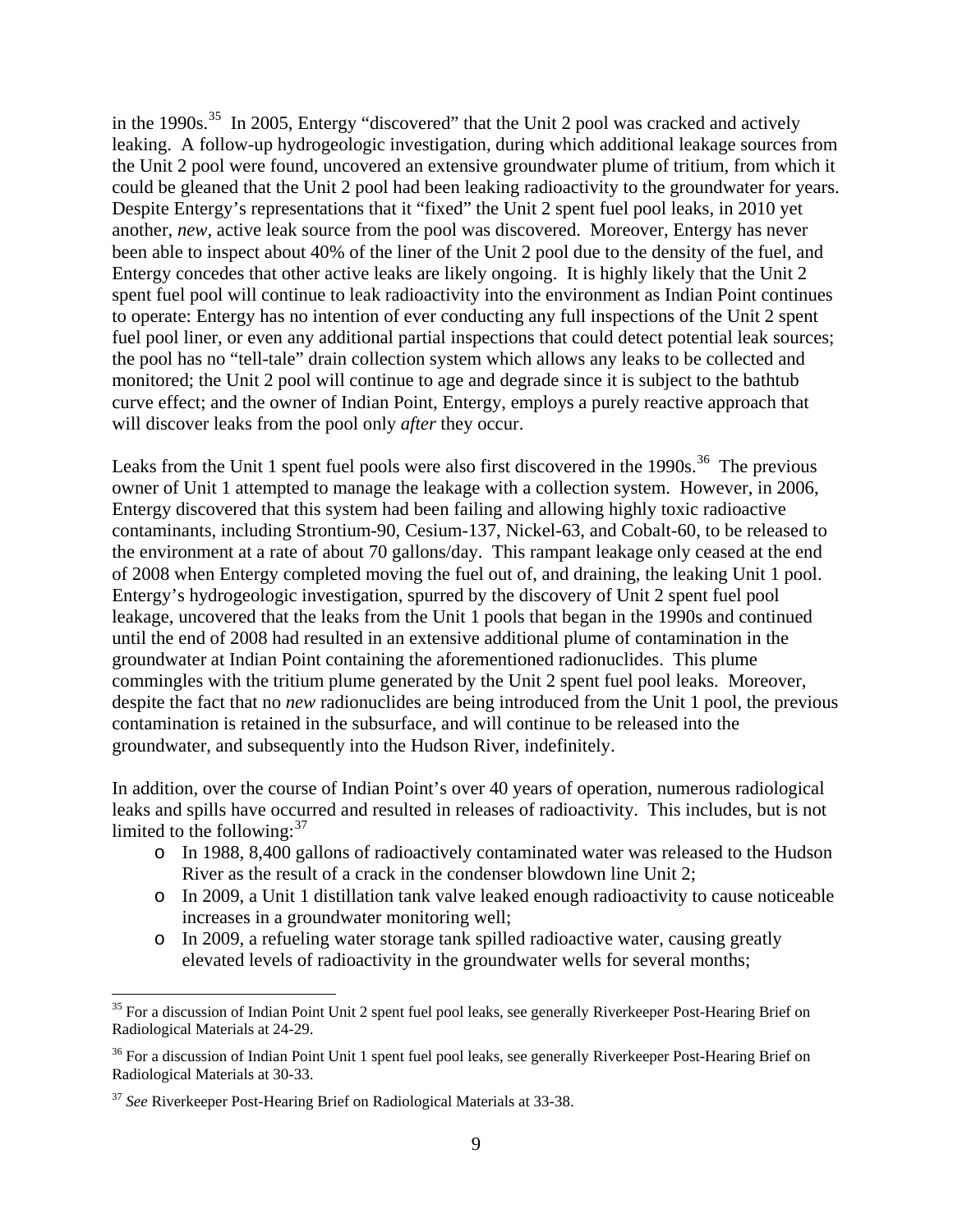- o In 2009, a plant worker "discovered" that a pipe buried eight feet underground had sprung a leak when he found himself standing in a puddle of water; the leak resulted in an estimated 100,000 gallons of radioactive water to be released to the environment;
- o In 2009, Entergy discovered radioactive "washout" occurring at Indian Point, i.e., airborne tritium releases caused by radioactive leaks that evaporate, release via vents, and then condense and deposit in the environment; and
- o In 2011, Entergy identified elevated levels of radioactivity in the groundwater; it took Entergy months to discern that the cause was a leak in a recirculation pump.

Inadvertent radiological leaks at Indian Point have resulted in two large commingled groundwater contamination plumes containing a number of different dangerously toxic radionuclides. Notably, Strontium-90 is a radionuclide that is absorbed by and concentrates in bone, while Cesium-137 is absorbed by muscle; tritium behaves like, and cannot be filtered out of, water, and can be ingested, inhaled, or absorbed through skin.

The levels of contamination in the groundwater at Indian Point persist at high levels.<sup>[38](#page-9-0)</sup> For example, since groundwater monitoring started at Indian Point, Entergy has regularly detected levels of radionuclides in the groundwater beneath Indian Point in excess of maximum contaminant levels ("MCLs") established by the U.S. Environmental Protection Agency ("EPA") for radionuclides in drinking water. This is a trend that is likely to continue. Indeed, the levels of contamination in the groundwater will periodically increase even in the absence of new radioactive leakage due to episodic releases of radionuclides that are stored in the subsurface. Moreover, any new radioactive leaks that may occur in the future will indisputably add to the existing groundwater contamination, prevent the groundwater plumes from decreasing over time, and/or increase the overall levels of the plumes. To be sure, future radiological leaks from varying plant components are highly likely at Indian Point due to combination of factors, including the following: (1) Entergy has a completely inadequate program for managing and preventing leaks from buried components, which the U.S. government has explained are increasingly aging and likely to corrode and leak in the future; (2) Entergy employs a completely reactive approach to the management of radiological leaks at Indian Point, relying on groundwater monitoring to detect leaks *well after* they occur, which essentially ensure that leaks enter the environment, and/or waiting until critical circumstances arise to address operational leakage related events; and (3) Entergy has deficient, inadequately funded maintenance programs which result in insufficient leak management. Thus, the continued operation of Indian Point will foreseeably lead to additional radioactive leaks from plant systems, structures and components, and, as a result thereof, persistent and ever-accumulating contamination in the groundwater beneath the site.

Notably, it is undisputed that the groundwater contamination at Indian Point already migrates and releases to the Hudson River, regularly contributing to the levels of radioactivity present in the river.<sup>39</sup> In fact, Entergy relies on monitored natural attenuation ("MNA") to "manage" the

<span id="page-9-0"></span> $38$  For a general discussion of the persistent nature of contamination plumes at Indian Point, see Riverkeeper Post-Hearing Brief on Radiological Materials at 38-56.

<span id="page-9-1"></span> $39$  For a general discussion of the movement of the radiological contamination at Indian Point, see Riverkeeper Post-Hearing Brief on Radiological Materials at 56-60.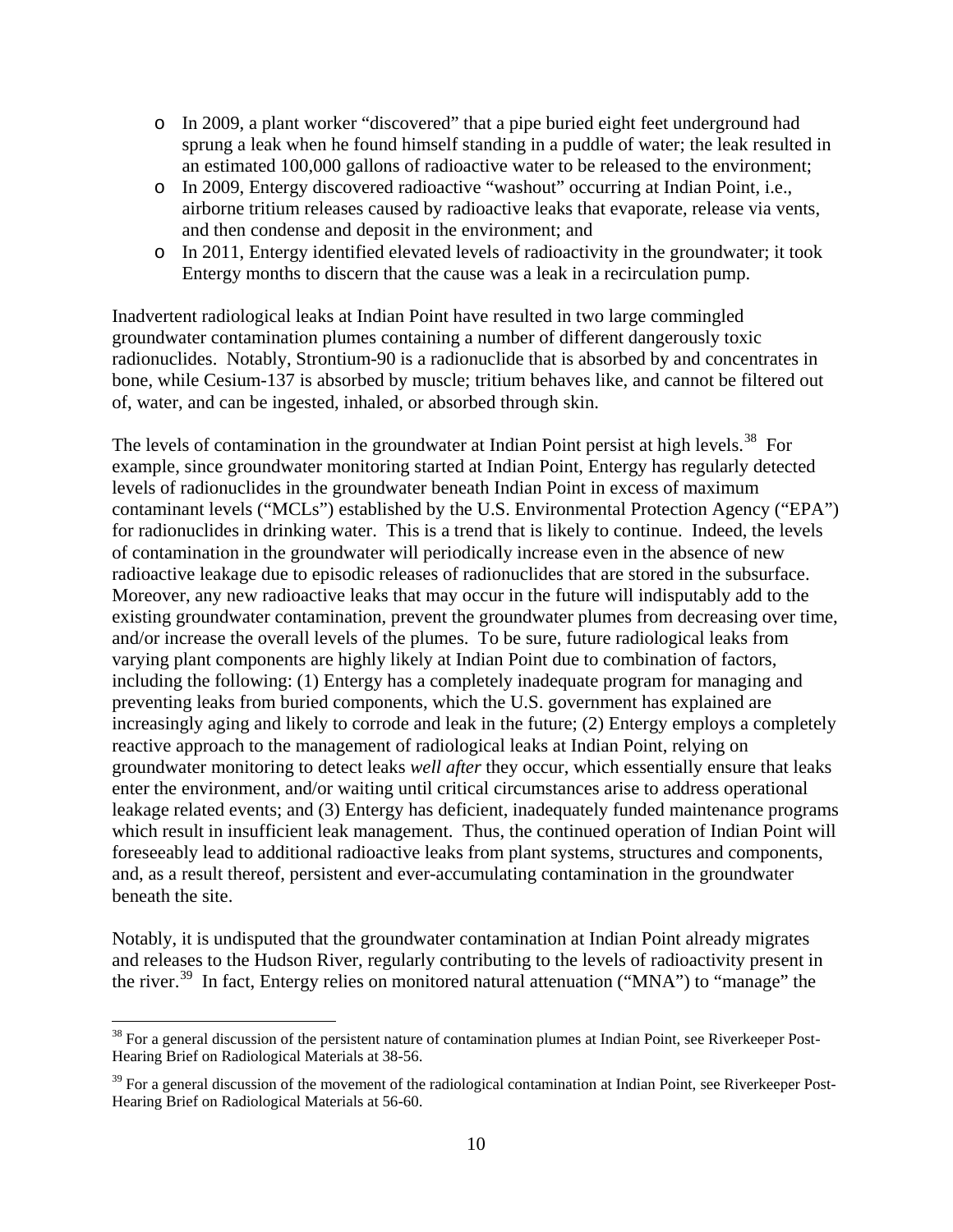radiological contamination at Indian Point, and will continue to do so *at least* throughout Entergy's proposed license renewal periods for Indian Point. This means that the existing, as well as any future, new groundwater contamination will remain in the groundwater until it flushes out into to the Hudson River or decays. Entergy's approach ensures that radioactive groundwater contamination will release to the Hudson River for upwards of centuries. Notably, Entergy has refused to extract the contamination so as to better minimize the impact of the groundwater contamination on the environment, despite the fact that such a remediation approach is technically feasible and advisable.

## **B. NRC's Assessment of the Impacts of Nuclear Waste Storage in the DGEIS Fails to Account for These Critical Site-Specific Concerns**

#### *1. Indian Point Site-Specific Factors are Highly Relevant to Assessing Spent Fuel Pool Accident and Fire Risks and Consequences*

The NRC's analysis of spent fuel pool fires in Appendix F of the DGEIS employs a generic approach that improperly fails to consider or "bound" the impacts that could occur in light of the site-specific factors discussed above. In particular, in light of the site-specific factors explained above, a spent fuel pool-related accident and/or fire at Indian Point may result in more broadranging, intense, and severe impacts than have been "studied" or accounted for in the DGEIS. It is well-established that the environmental impacts of catastrophic spent fuel pool fires, resulting from any of a variety of unforeseen circumstances, can be quite severe and encompass enormous geographic areas, and last for decades.<sup>[40](#page-10-0)</sup> Thus, if a spent fuel pool accident and/or fire occurred at Indian Point, given the unique circumstances surrounding the plant, the impacts would be considerable.

For example: the high population density surrounding Indian Point, coupled with the complete inadequacy of emergency evacuation procedures, means that the public health impacts of a severe, beyond design basis radiological release would be severe and potentially catastrophic. Moreover, because Indian Point is located near NYC, i.e., an area encompassing high value real estate, a spent fuel pool-related accident would result in severe economic impacts to the New York City metropolitan area and quite possibly the nation as a whole. Dr. Edwin Lyman has explained that the "radiological exposure of the population and corresponding long-term health consequences" from a catastrophic release of radioactive material "could be extremely severe, even for individuals well outside of the 10-mile emergency planning zone"; Dr. Lyman calculated "that over 500,000 latent cancer fatalities could occur under certain meteorological conditions" and that "even in the case of 100% evacuation within the 10-mile EPZ and 100% sheltering between 10 and 25 miles, the consequences could be catastrophic for residents of New

<span id="page-10-0"></span> 40*See* Dr. Jan Beyea, *Report to the Massachusetts Attorney General on the Potential Consequences of a Spent-Fuel Pool Fire at the Pilgrim or Vermont Yankee Nuclear Plant* (May 25, 2006), *available at*, [http://pbadupws.nrc.gov/docs/ML1209/ML12094A181.pdf;](http://pbadupws.nrc.gov/docs/ML1209/ML12094A181.pdf) NRDC, Nuclear Accident at Indian Point:

Consequences and Costs, *available at*, [http://www.nrdc.org/nuclear/indianpoint/files/NRDC-](http://www.nrdc.org/nuclear/indianpoint/files/NRDC-1336_Indian_Point_FSr8medium.pdf)

[<sup>1336</sup>\\_Indian\\_Point\\_FSr8medium.pdf;](http://www.nrdc.org/nuclear/indianpoint/files/NRDC-1336_Indian_Point_FSr8medium.pdf) Thompson, Risk-Related Impacts; *see also* German Reactor Safety Org., *Protection of German Nuclear Power Plants Against the Background of the Terrorist Attacks in the U.S. on Sept. 11, 2001* (Nov. 27, 2002) (finding that large jetliners crashing into nuclear facilities under different scenarios could cause uncontrollable situations and the release of radiation); Lyman, Chernobyl on the Hudson, *supra* Note 30.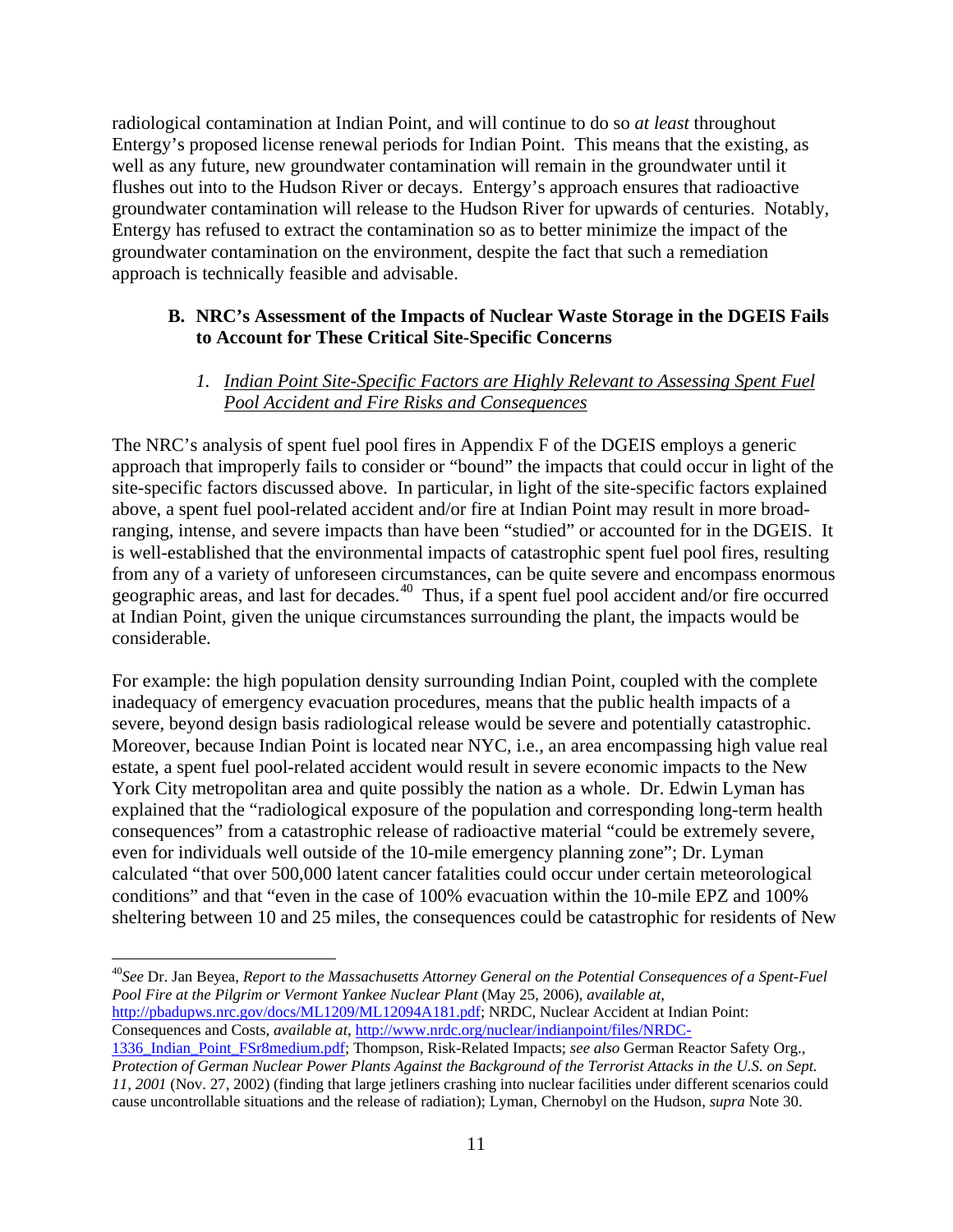York City and the entire metropolitan area" and that "[t]he economic impact and disruption for New York City residents . . . could be immense, involving damages from hundreds of billions to *trillions* of dollars, and the *permanent displacement of millions of individuals*."[41](#page-11-0) A 2011 analysis by the Natural Resources Defense Council conducted after the Fukushima Daichi disaster explains that "[a]n accident at one of Indian Point's reactors on the scale of the recent catastrophe in Japan [which involved spent fuel pool failures] could cause a swath of land down to the George Washington Bridge to be uninhabitable for generations due to radiation contamination."[42](#page-11-1) The economic and social significance of rendering the NYC metro area *uninhabitable*, as well as drinking water supplies unusable, cannot be overstated. Moreover, a SFP accident could also devastate the unique critical and significant surrounding ecosystems of the historic Hudson River.

Despite the inherent uniqueness of the risks at Indian Point, the DGEIS bases its generic spent fuel pool fire analysis on a single pool fire at the Surry Nuclear Plant in Virginia.<sup>[43](#page-11-2)</sup> The differences between the Indian Point and Surry reactor sites could not be more stark. For example, the Environmental Report for Surry's license renewal review states that less than  $400,000$  people live within 20 miles of the reactor, equating to 294 persons per square mile.<sup>[44](#page-11-3)</sup> Surry has less than two million people living within a 50 mile radius.<sup>[45](#page-11-4)</sup> In contrast, the EIS for Indian Point's license renewal states that, over one million people live within 20 miles, and approximately 17 million people live within a fifty mile radius.<sup>46</sup> Within Indian Point's twenty mile radius, the population density is 886 persons per square mile, nearly three times as many as live near Surry. The NRC ignores this enormous population difference entirely in the DGEIS, and inexplicably relies on the Surry Plant as a generic baseline site for its spent fuel pool fire risk and consequence analysis. Clearly, the consequences of a spent fuel pool fire would be much more severe at Indian Point than they would at Surry, given the potential numbers of people living in proximity to Indian Point. In addition, the Surry base case utilized by NRC assumes a single pool fire, despite the fact that Indian Point and many other reactor sites have multiple reactors operating in close proximity.<sup>[47](#page-11-6)</sup> Yet the NRC utterly fails to provide any rationale for its

<span id="page-11-0"></span> <sup>41</sup> Lyman, Chernobyl on the Hudson, *supra* Note 30, at 23, 54 (emphasis added).

<span id="page-11-1"></span><sup>42</sup> NRDC, Nuclear Accident at Indian Point: Consequences and Costs, *available at*, [http://www.nrdc.org/nuclear/indianpoint/files/NRDC-1336\\_Indian\\_Point\\_FSr8medium.pdf.](http://www.nrdc.org/nuclear/indianpoint/files/NRDC-1336_Indian_Point_FSr8medium.pdf)

<span id="page-11-2"></span><sup>43</sup> *See* DGEIS, Appendix F (citing Technical Study of Spent Fuel Pool Accident Risk at Decommissioning Nuclear Power Plants (NUREG-1738), *available at*, [http://www.nrc.gov/reading-rm/doc-collections/nuregs/staff/sr1738/\)](http://www.nrc.gov/reading-rm/doc-collections/nuregs/staff/sr1738/).

<span id="page-11-3"></span><sup>44</sup> Applicant's Environmental Report – Operating License Renewal Stage Surry Power Station Units 1 and 2 Virginia Electric & Power Company License Nos. DPR-32 and DPR-37, *available at*, [http://www.nrc.gov/reactors/operating/licensing/renewal/applications/northanna-surry/surry\\_env.pdf](http://www.nrc.gov/reactors/operating/licensing/renewal/applications/northanna-surry/surry_env.pdf) (last accessed Dec. 19, 2013).

<span id="page-11-4"></span><sup>45</sup> *Id.* 

<span id="page-11-5"></span><sup>&</sup>lt;sup>46</sup> Generic Environmental Impact Statement for License Renewal of Nuclear Plants: Regarding Indian Point Nuclear Generating Unit Nos. 2 and 3 (NUREG-1437, Supplement 38), *available at*, [http://pbadupws.nrc.gov/docs/ML1033/ML103350405.pdf,](http://pbadupws.nrc.gov/docs/ML1033/ML103350405.pdf) at p.2-124; *see also* Bill Dedman, *Nuclear Neighbors: Population Rises Near US Reactors*, NBC New.com, [http://www.nbcnews.com/id/42555888/ns/us\\_news-](http://www.nbcnews.com/id/42555888/ns/us_news-life/t/nuclear-neighbors-population-rises-near-us-reactors/#.UrNSx8Kx7IU)

[life/t/nuclear-neighbors-population-rises-near-us-reactors/#.UrNSx8Kx7IU](http://www.nbcnews.com/id/42555888/ns/us_news-life/t/nuclear-neighbors-population-rises-near-us-reactors/#.UrNSx8Kx7IU) (last accessed Dec. 19, 2013).

<span id="page-11-6"></span><sup>&</sup>lt;sup>47</sup> In New York, for example, the Nine Mile Point and Fitzpatrick nuclear power plants are located on adjacent sites.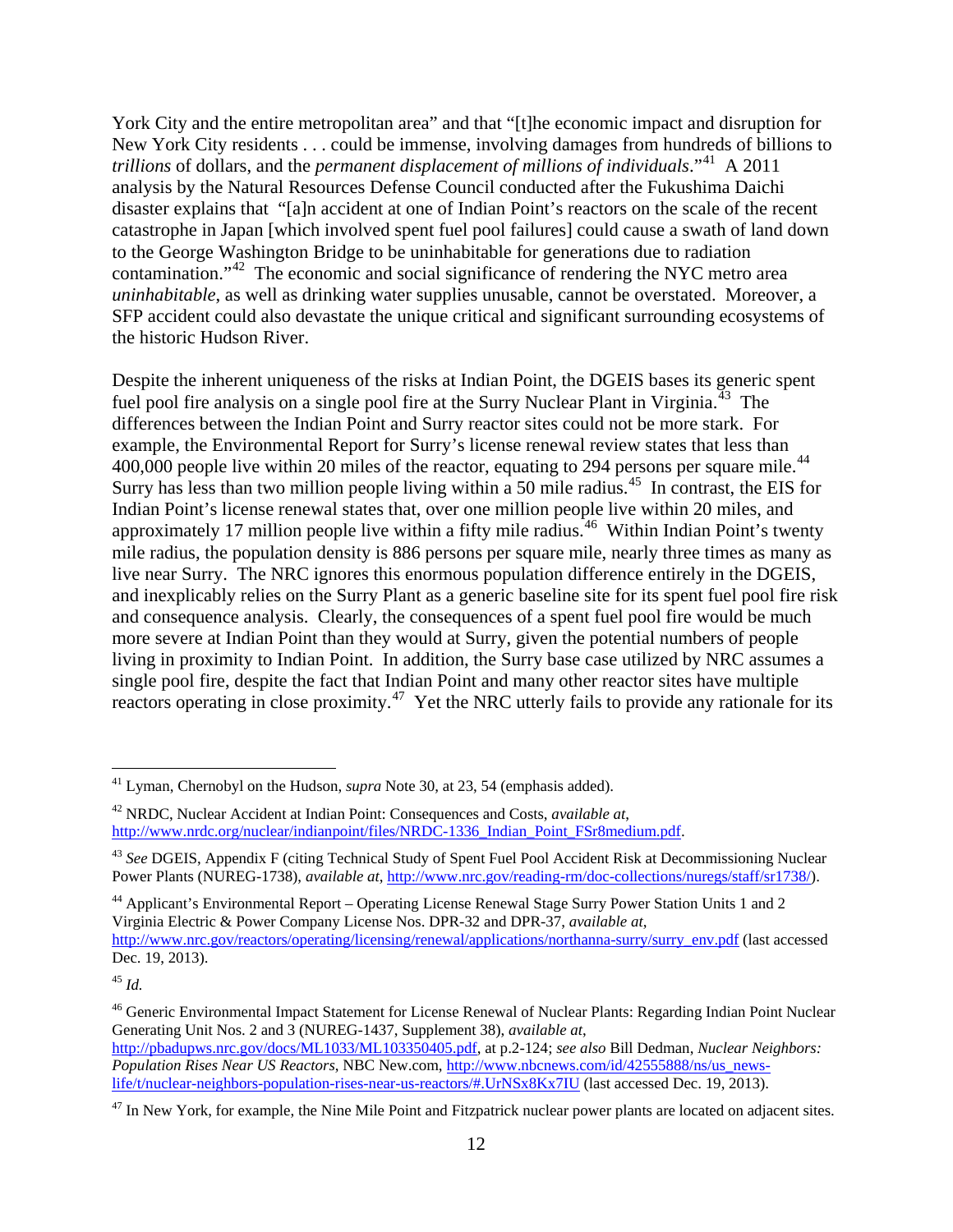reliance on a single unit pool fire at a reactor with relatively low population density in surrounding communities. $48$ 

Thus, NRC's spent fuel pool fire impact analysis is factually and legally deficient for failing to encompass within its analysis, or otherwise consider, the reasonably foreseeable impacts that could occur as a result of a spent fuel pool accident and/or fire at Indian Point. NRC's generic approach to considering the consequences of spent fuel pool accidents is insufficient, and sitespecific assessment is necessary and warranted.

In addition, NRC should have also considered the unique, site-specific safety and security issues facing Indian Point, as well as seismic risks, in relation to assessing the *risk* of future spent fuel pool-related fires. That is, the circumstances present at Indian Point increase the risks of such accidents, yet such factors were not "bounded" or considered by NRC. Instead, the NRC continues to rely on a generic probability risk analysis that is largely inapplicable to Indian Point, particularly when it comes to the risk of a pool fire resulting from a terrorist attack. This also renders NRC's assessment in the DGEIS inadequate.

#### *2. Indian Point Site-Specific Factors are Highly Relevant to Assessing Spent Fuel Pool Leak Risks and Consequences*

As an initial matter, the analysis in Appendix E of the DGEIS is deficient and fails to comply with NEPA or the Court Ruling because it inexplicably limits the analysis to offsite impacts only<sup>[49](#page-12-1)</sup> and relies on "institutional controls" to purportedly ensure the safe management of spent fuel onsite for an indefinite period of time in the future, without conducting an actual assessment of the efficacy of the regulatory controls being relied upon to prevent or mitigate the effects of long term storage. In Appendix E, the NRC assumes that existing decommissioning regulations will ensure that all onsite contamination will be remediated during the sixty year timeframe, thereby obviating the need for any assessment of onsite impacts from future spent fuel pool leaks. This is in direct contravention of the Court Ruling, which explicitly warned the NRC against continuing to rely on existing regulations as a basis for determining future impacts. The Court Ruling states:

> With full credit to the Commission's considerable enforcement and inspection efforts, *merely pointing to the compliance program is in no way sufficient to support a scientific finding that spent-fuel pools will not cause a significant environment impact during the extended storage period*. This is particularly true when the period of time covered by the Commission's predictions may extend to nearly a century for some facilities.<sup>[50](#page-12-2)</sup>

<span id="page-12-0"></span><sup>&</sup>lt;sup>48</sup> In fact, the NRC appears to be relying on Surry simply because the pool fire consequence analysis in the DGEIS is largely drawn from NUREG-1738, a spent fuel pool severe accident study. However, that study is particularly unhelpful since it was completed prior to the 9/11 attacks, and thus does not consider a scenario in which a spent fuel pool loses cooling water or is otherwise damaged due to terrorist attack.

<span id="page-12-1"></span><sup>49</sup> *See* DGEIS, Appendix E at pgs. E-1, E-8.

<span id="page-12-2"></span><sup>50</sup> *New York v. NRC*, 681 F.3d at 481 (emphasis added).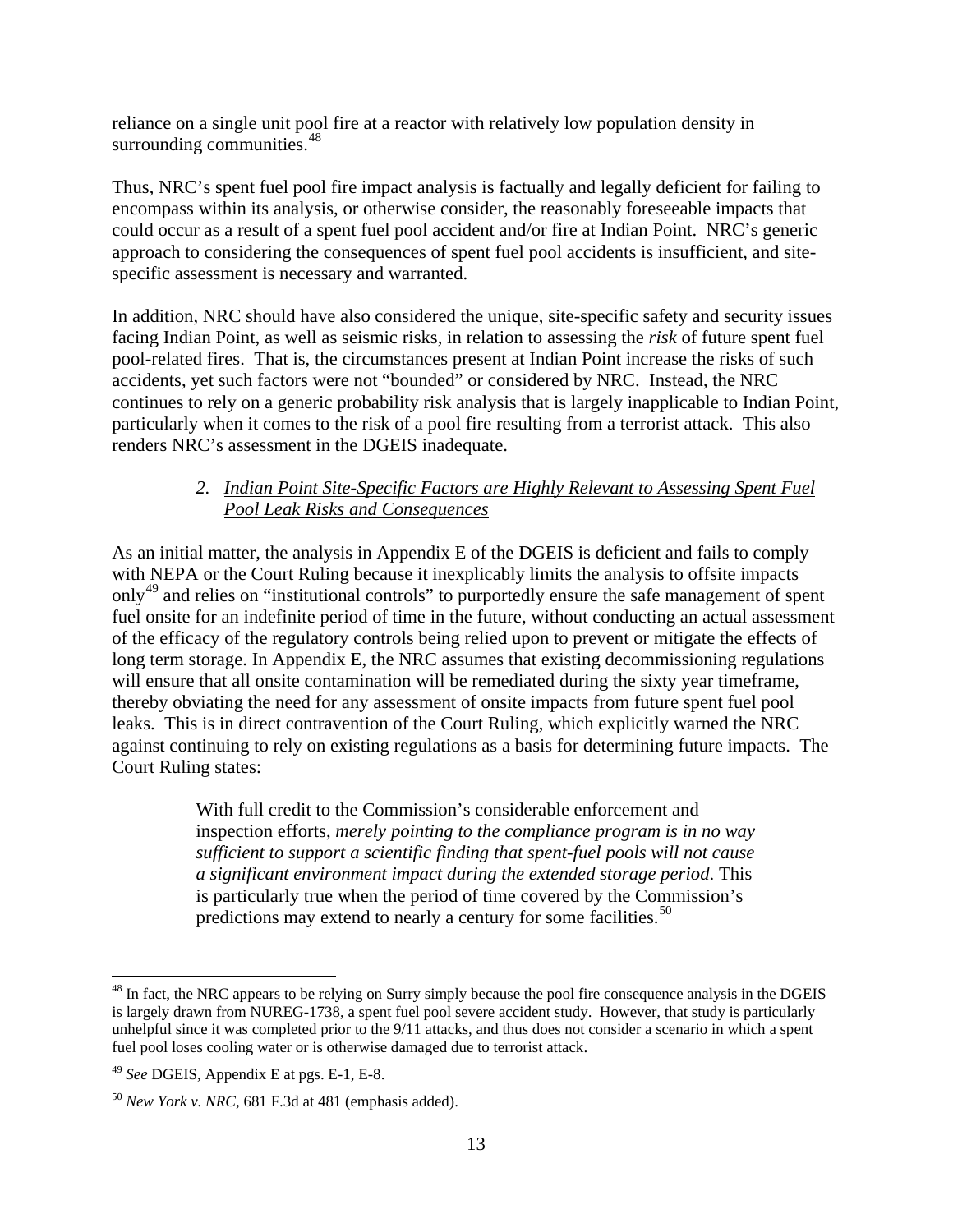In any event, as with spent fuel pool accidents, the NRC's analysis of spent fuel pool leaks in the DGEIS also employs a generic approach that improperly fails to consider or "bound" the impacts that could occur in light of the site-specific factors discussed above. The NRC's generic approach to future pool leaks makes no sense when viewed in light of the completely opposite conclusion regarding the need for site specific impact assessment reached in the NRC Staff's recent revision to the Generic Environmental Impact Statement pertaining to nuclear power plant license renewal ("License Renewal GEIS"). In the License Renewal GEIS, the NRC included a new "Category 2" issue, i.e., an issue for which it is necessary for the agency to conduct a site-specific assessment, related to "radionuclides in groundwater."<sup>[51](#page-13-0)</sup> In this context, NRC explained as follows:

> This new Category 2 issue evaluates the potential contamination and degradation of groundwater resources resulting from inadvertent discharges of radionuclides into groundwater from nuclear power plants. Within the past several years, there have been numerous events at power reactor sites which involved unknown, uncontrolled, and unmonitored releases of radionuclides into the groundwater. The number of these events and the high level of public controversy have made this issue one that the NRC believes needs a "hard look" as required by NEPA.

As a voluntary action, NEI 07–07 [*Industry Ground Water Protection Initiative—Final Guidance Document*; NEI 2007] cannot be enforced by the NRC. As such, no violations can be issued against a licensee who fails to comply with the guidance in NEI 07-07. Furthermore, the NRC cannot rely on a voluntary initiative as a basis to ensure that the nuclear power industry will have adequate information available for the NRC to determine whether a documented leak or spill does or does not have an adverse impact on groundwater resources. Regarding the magnitude of impact, the NRC bases its determination of SMALL to MODERATE impact on a review of existing plants have had inadvertent releases of radioactive liquids. Even though the NRC expects impacts for all plants to be within this range, a conclusion of LARGE impact would not be precluded for a future license renewal review based on new and significant information if the data support such a conclusion. As reflected in the final GEIS and rule, "Radionuclides released to groundwater" remains a Category 2 issue.  $52$ 

Further proof of the NRC Staff's arbitrary approach in the DGEIS can be found in testimony that was provided to the NRC Commissioners prior to the finalization of the License Renewal GEIS. In this testimony, a staff member of the NRC, Andy Imboden (who is notably also involved in

<span id="page-13-0"></span><sup>&</sup>lt;sup>51</sup> Generic Environmental Impact Statement for License Renewal of Nuclear Plants, NUREG-1436, Volume 1, Revision 1 (May 2013), *available at*[, http://pbadupws.nrc.gov/docs/ML1310/ML13106A241.pdf,](http://pbadupws.nrc.gov/docs/ML1310/ML13106A241.pdf) at pp.S-7, 1-24 ("Category 2 issues are those that do not meet one or more of the criteria of Category 1, and therefore, require additional plant-specific review").

<span id="page-13-1"></span><sup>52</sup> *Id.* at p.1-24.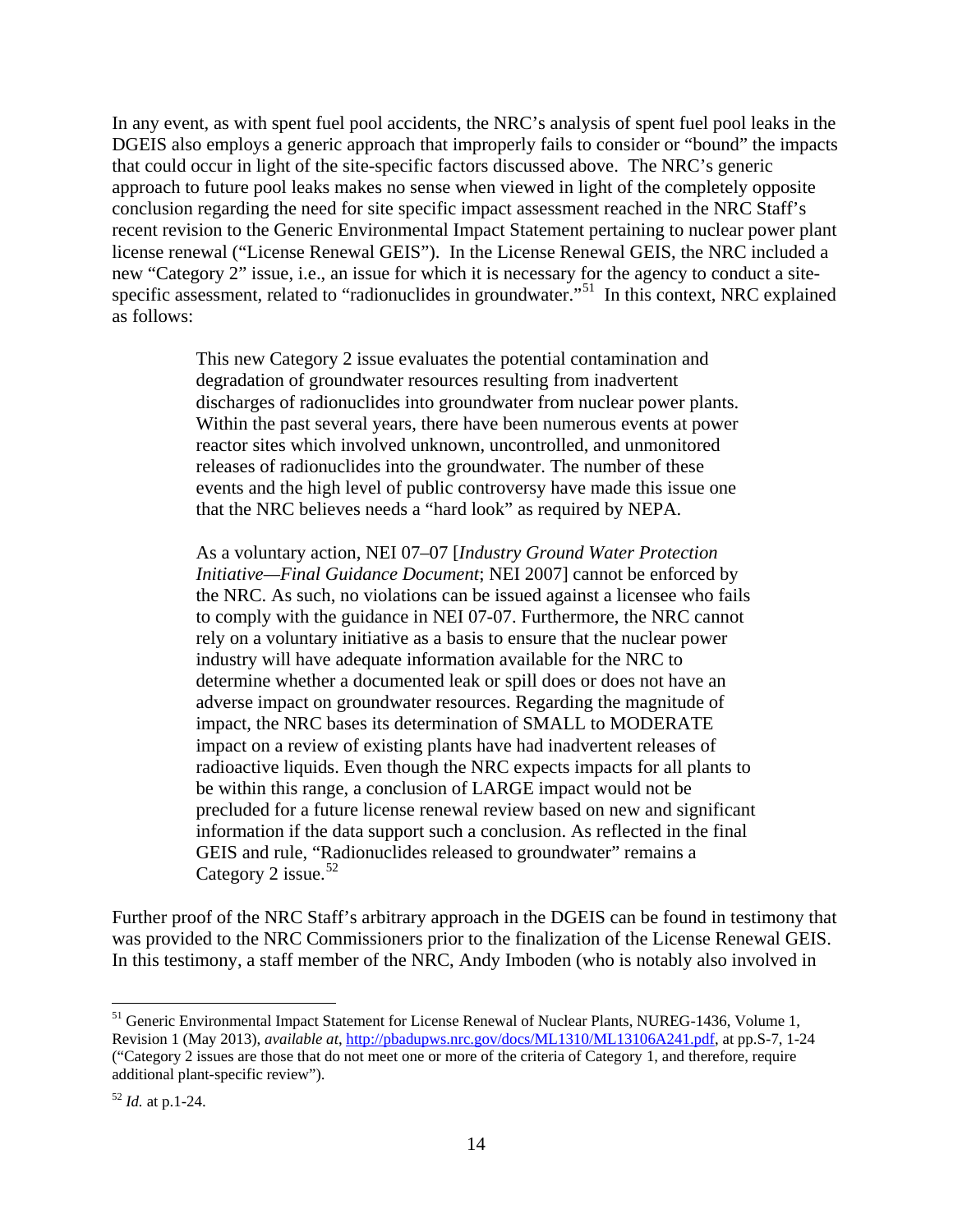the waste confidence DGEIS), explained that "[i]n a NEPA context, radionuclides in groundwater as projected over the period of extended operation and their impact to the groundwater resource, makes radionuclides and groundwater an issue that is appropriately discussed in an Environmental Impact Statement," and that "given the various sources of radionuclides, such as from the spent fuel pool, buried pipe, et cetera, unique hydrological feature for each plant, the staff concluded that a *site-specific review is required*."[53](#page-14-0)

Yet, here in the context of the DGEIS related to "waste confidence," NRC is content to rely upon the same exact referenced industry guidance and generically dispose of spent fuel pool leakage concerns. There is no basis whatsoever for NRC's conflicting positions. Notably, the License Renewal GEIS was directly concerned about spent fuel pool leaks, and several of the reactor site leaks discussed in the License Renewal GEIS involved spent fuel pool leaks, such as Indian Point.<sup>54</sup> It is inconsistent, arbitrary, and illogical for the NRC to require site specific assessment of radionuclide releases to groundwater during license renewal timeframes, and conversely find that future spent fuel pool leaks will be insignificant, and not require site specific assessment for spent fuel pool leaks during the 60-year post-operating license timeframe. For the same reasons stated in relation to the License Renewal GEIS, radionuclide leaks from the spent fuel pools and related components should also be examined in a site-specific manner during the post-operating timeframes contemplated in the DGEIS. Not doing so would violate NEPA and the Administrative Procedure Act, and serves to create regulatory confusion regarding the need to assess the impacts of spent fuel storage in the future.

Importantly, site-specific consideration is critical in light of the unique impacts posed by spent fuel pool leaks at Indian Point. That is, NRC limited analysis in the DGEIS did not consider or otherwise somehow bound or encompass the unique and potentially considerable impacts that can occur at Indian Point from spent fuel pool leaks due to site-specific factors discussed above.

For example: given the fact that spent fuel pools have already leaked, and continue to leak at Indian Point, the prospect of decades of additional pool storage during the 60-year post operating license timeframe implicates potential long-term impacts to the surrounding environment. NRC has failed to adequately consider such impacts. Notably, Indian Point is situated adjacent to recognized critical aquatic ecosystems; radionuclides have in the past been detected in fish samples near Indian Point, and spent fuel pool leaks may impact aquatic organisms in the future, especially since the radioactivity from spent fuel pool leaks at Indian Point will be releasing to the Hudson River indefinitely, and certainly throughout the 60-year post operating license timeframe. Yet, NRC has boxed its analysis into narrowly defined impact criteria and, as a result, failed to assess in any meaningful way the impacts to aquatic organisms posed by such cumulative and future spent fuel pool leaks. Notwithstanding what NRC considers its analytical

<span id="page-14-0"></span><sup>&</sup>lt;sup>53</sup> Transcript, Briefing on Proposed Rule to Revise the Environmental Review for Renewal of Nuclear Power Plant Operating Licenses, January 11, 2012 (ML120180209) at 63-64 (emphasis added).

<span id="page-14-1"></span><sup>54</sup> *See, e.g.* Generic Environmental Impact Statement for License Renewal of Nuclear Plants, NUREG-1436, Volume 1, Revision 1 (May 2013), *available at*, [http://pbadupws.nrc.gov/docs/ML1310/ML13106A241.pdf,](http://pbadupws.nrc.gov/docs/ML1310/ML13106A241.pdf) at 4-52 ("The majority of the inadvertent liquid release events involved tritium, which is a radioactive isotope of hydrogen. However, other radioactive isotopes, such as cesium and strontium, have also been inadvertently released into the groundwater. The types of events include leakage from *spent fuel pools*, buried piping, and failed pressure relief valves on an effluent discharge line." (emphasis added)).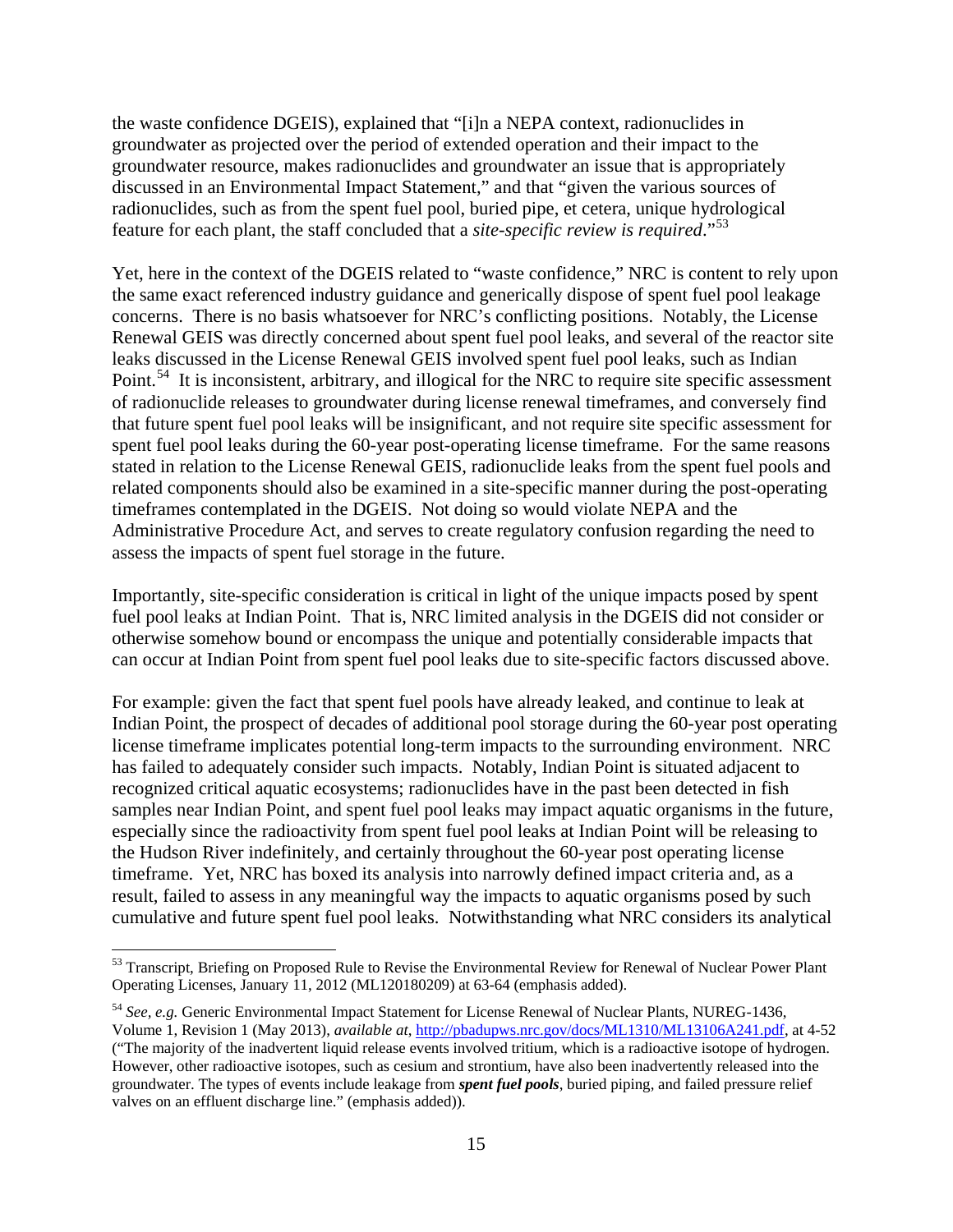framework, under NEPA, a complete analysis is required since impacts to aquatic ecosystems are reasonably foreseeable.

In addition, the cumulative impact assessment in the DGEIS is also legally and factually deficient because it does not include an assessment of the combined impacts of future spent fuel pool leaks and leaks of radioactive water from other plant systems that are likely to increase the levels of groundwater contamination at Indian Point, and potentially at other reactor sites around the country. In its description of Groundwater Quality and Use, the DGEIS references the numerous instances of groundwater contamination from operating reactors, stating as follows:

> There are 65 locations in the United States where commercial nuclear power plants are operating. Records indicate that, at some time during their operating history, 42 of these sites have had leaks or spills involving tritium concentrations in excess of the 20,000 pCi/L drinking water standard established in the Safe Drinking Water Act. Nineteen sites are currently reporting tritium concentrations, from a leak or spill, in excess of 20,000 pCi/L onsite.<sup>[55](#page-15-0)</sup>

Remarkably, Section 6.4.8 of the DGEIS, which addresses Cumulative Impacts to Groundwater Quality and Use, fails to mention or integrate this information into its assessment, completely ignoring the obvious significance of such information to this part of the required NEPA analysis.<sup>[56](#page-15-1)</sup> The failure to assess the cumulative impacts of spent fuel pool leaks and other facility leaks to groundwater renders the DGEIS legally and factually flawed.

Moreover, NRC should have also considered the unique, site-specific issues facing Indian Point, in relation to assessing the *risk* of ongoing and/or additional spent fuel pool leaks occurring in the future during the post-operating license timeframe. For example: newly assessed and heretofore unaccounted for increased risks of earthquakes in the area may affect the structural integrity of the Indian Point spent fuel pools, which could exacerbate existing, or cause new leaks. Likewise, ongoing and future inadequate plant maintenance and management, especially in relation to spent fuel pool leaks and leakage detection (as is already highly evident at Indian Point as discussed above), may result in inadvertent, undetected ongoing or new leakage and unacceptable releases to the environment. Notably, NRC's dependence on purported institutional controls, voluntary programs, and current alleged regulatory "requirements," is completely misguided in light of the fact that the plant operators at Indian Point do not even detect and/or manage spent fuel pool leaks properly now, while the plant operates.<sup>[57](#page-15-2)</sup>

<span id="page-15-0"></span> <sup>55</sup> DGEIS, Section 3.7 at 3-19.

<span id="page-15-1"></span><sup>56</sup> *Id.* at 6-28, 6-29.

<span id="page-15-2"></span><sup>57</sup> *See generally* Comments by Environmental Organizations on Draft Waste Confidence Generic Environmental Impact Statement and Proposed Waste Confidence Rule And Petition to Revise and Integrate All Regulations Related to Back End of the Uranium Fuel Cycle (December 20, 2013) and Declaration of David Lochbaum, Critique of the Analysis of Safety and Environmental Risks Posed by Spent Fuel Pool Leaks in the NRC's Draft Waste Confidence Generic Environmental Impact Statement, attached thereto.